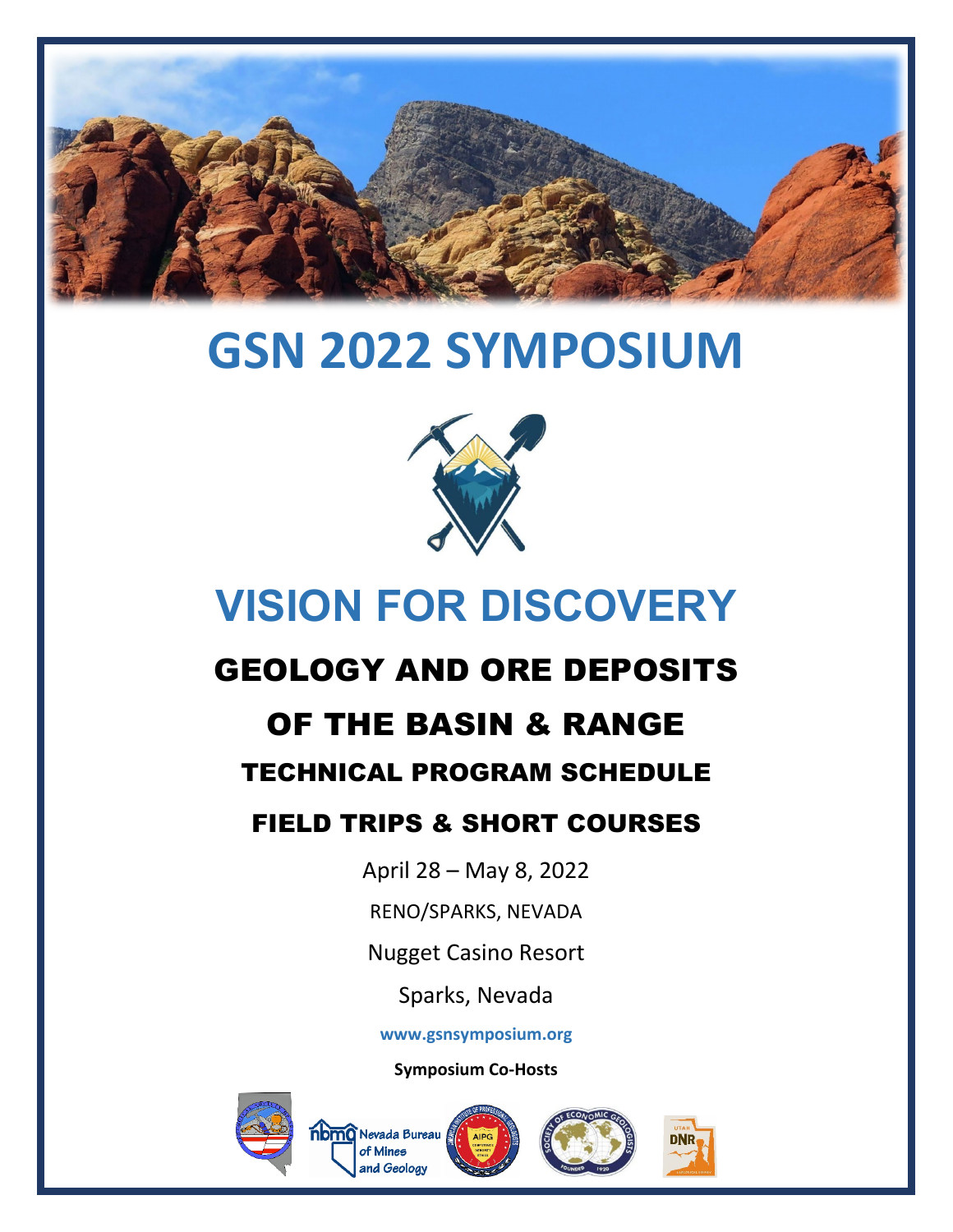|                    | Monday MORNING, May 2, 2022                                                                                                                                                                                                                         |                                                                                                                                                |  |
|--------------------|-----------------------------------------------------------------------------------------------------------------------------------------------------------------------------------------------------------------------------------------------------|------------------------------------------------------------------------------------------------------------------------------------------------|--|
| <b>Start Time</b>  | Exhibit Hall and Poster Hours: 9:00 am - 5:30 pm Exhibits Reception: 4:00 - 5:15 pm                                                                                                                                                                 |                                                                                                                                                |  |
| $7:50 - 8:00$ am   |                                                                                                                                                                                                                                                     | <b>Opening Remarks</b>                                                                                                                         |  |
| $8:00 - 8:30$ am   | Keynote: Eric Seedorff (Emeritus, University of Arizona)<br>Geometry and Evolution of Normal Faults Formed During Lithospheric Extension of Continents,<br>with Applications to Cordilleran Metamorphic Core Complexes<br>$8:00 - 8:30$ am Nugget 1 |                                                                                                                                                |  |
| $8:30 - 10:10$ am  | <b>Cordilleran Geology &amp; Tectonics</b><br>Andrew Zuza, chair - Nugget 1                                                                                                                                                                         |                                                                                                                                                |  |
| 8:30 am            |                                                                                                                                                                                                                                                     | Reconstruction of Late Paleozoic Basins in Nevada: A Summary - Daniel M. Sturmer (University of Cincinnati)                                    |  |
| 8:50 am            | Shortening in the Sevier Hinterland within the Framework of the Cordilleran Retroarc: New Mapping and Geochronology of the<br>Cretaceous Newark Canyon Formation - Russ Di Fiori (Idaho Geological Survey, formerly: Washington State University)   |                                                                                                                                                |  |
| $9:10$ am          | How Did Middle Cenozoic Magmatism Affect Great Basin Topography? New and Old Evidence for South-migrating Construction of the<br>Nevadaplano - Jens-Erik Lund Snee (US Geological Survey, formerly Stanford University)                             |                                                                                                                                                |  |
| 9:30 am            | A Revised Cooling and Extensional Exhumation History for the for the Harrison Pass Pluton, Southern Ruby Mountains Metamorphic Core<br>Complex, Elko County, Nevada - Allen J. McGrew (University of Dayton)                                        |                                                                                                                                                |  |
| 9:50 am            | Tectonic Controls on the Isotopic Juvenility of Mid-Cretaceous Continental Arcs: Global Compilations and Implications for Chemical<br>Weathering - Wenrong Cao (University of Nevada, Reno)                                                         |                                                                                                                                                |  |
| $10:10 - 10:50$ am | <b>COFFEE BREAK IN EXHIBIT HALL</b><br><b>SPONSORED BY MAJOR DRILLING</b>                                                                                                                                                                           |                                                                                                                                                |  |
| $10:50 - 12:30$ pm | <b>Basin &amp; Range Roundup I (USGS/State Surveys)</b><br><b>Mark Travis, chair</b><br>Nugget 1                                                                                                                                                    | <b>Student Research Showcase: 10-minute Speed Talks</b><br><b>Molly Hunsaker, chair</b><br><b>Nugget 2</b>                                     |  |
| 10:50 am           | Overview of Current Nevada Mineral Production and Development<br>Activity - Mike Visher (Nevada Division of Minerals)                                                                                                                               | Speakers: Dylan Carlini (Oatman, AZ epithermal), James Duncan                                                                                  |  |
| $11:10$ am         | Utah Mining and Exploration: An Old Dog with New Tricks<br>Stephanie Mills (Utah Geological Survey)                                                                                                                                                 | (Antler Orogeny), Chin Chai Huan (Great Basin uranium-vanadium),<br>Sara Holden (McDermitt, NV lithium), Alex Holmwood (Majuba, NV             |  |
| 11:30 am           | Idaho's Current Mineral Exploration and Mining Projects: Ore<br>Deposits through the Ages - Virginia Gillerman (Idaho Geol. Surv.)                                                                                                                  | intrusion-related), James Ingraffia (Thacker Pass, NV lithium), Adam<br>Jones (Oquirrh Basin, UT), Mike Kassela (Austin-Reese River district), |  |
| 11:50 pm           | The USGS Earth Mapping Resources Initiative (Earth MRI) -<br>Acquisition of Framework Data for Areas with Potential for Critical<br>Mineral Resources - Warren Day (US Geological Survey)                                                           | Atticus Proctor (Fourmile Carlin-type), Sarah Shapley (Cove-McCoy<br>fluid inclusions), and Christian Thomas (Grantsville-Buffalo Cyn, NV)     |  |
| 12:10 pm           | Utah's Critical Mineral Landscape: Producers and Potential<br>Stephanie Mills (Utah Geological Survey)                                                                                                                                              | SPONSORED BY HUNSAKER INC.                                                                                                                     |  |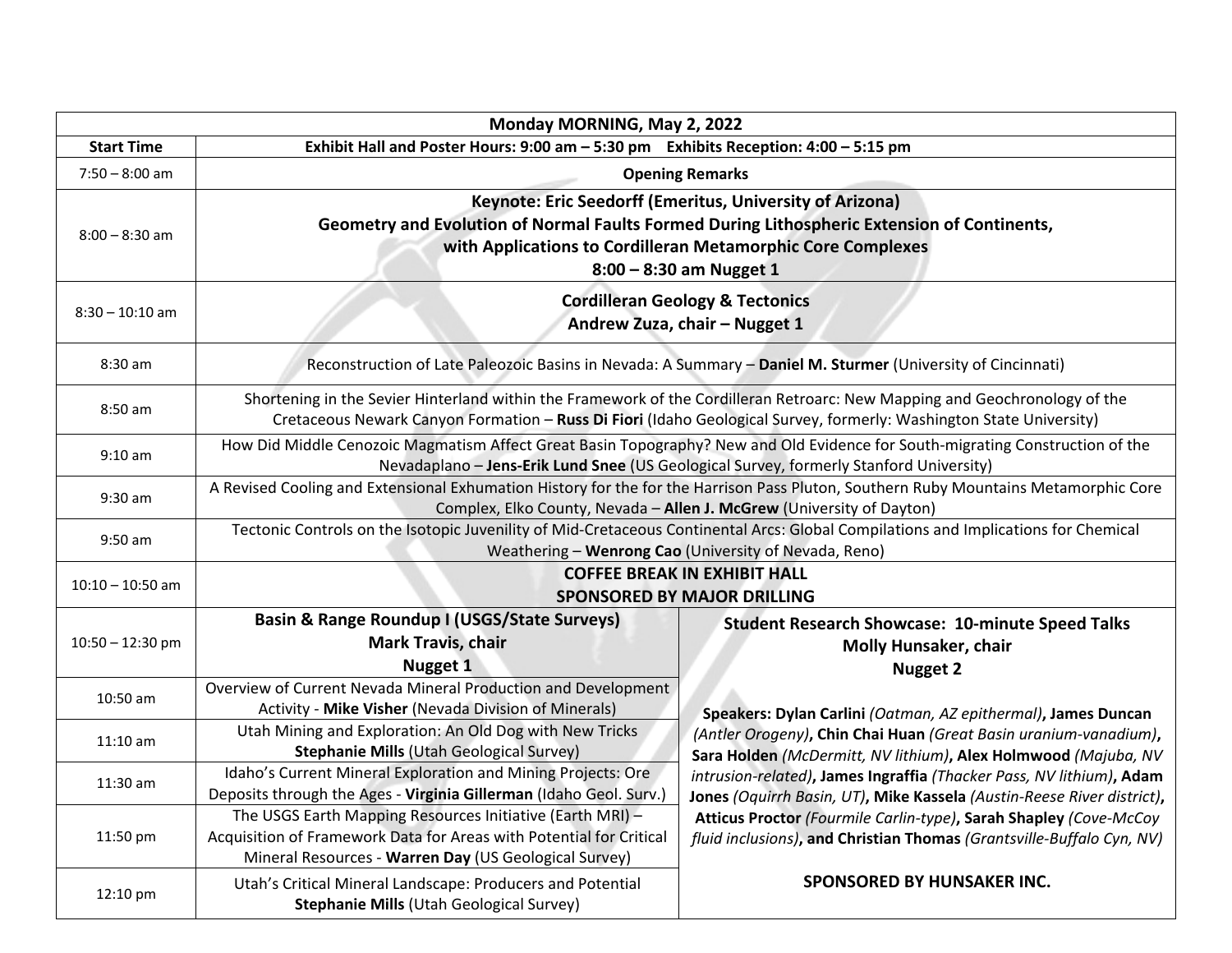| Monday AFTERNOON, May 2, 2022 |                                                                                                                                                                                                                                                                                                                                                                    |  |  |
|-------------------------------|--------------------------------------------------------------------------------------------------------------------------------------------------------------------------------------------------------------------------------------------------------------------------------------------------------------------------------------------------------------------|--|--|
| <b>Start Time</b>             | Exhibit Hall and Poster Hours: 9:00 am - 5:30 pm Exhibits Reception: 4:00 - 5:15 pm                                                                                                                                                                                                                                                                                |  |  |
| $12:30 - 1:45$ pm             | Lunch Keynote: Richard J. Goldfarb (Research Professor, Colorado School of Mines)<br>"Carlin-Like and Carlin-Unlike Deposits: A Perspective from the Orogenic Gold World"<br><b>Celebrity Showroom</b>                                                                                                                                                             |  |  |
| 1:45-2:30 pm                  | Part I. Blue Skies & Greenfields: A Panel Discussion on Early-Stage Exploration Methods, Philosophies, Impacts, and Funding<br>Richard Reid, chair - Nugget 1<br>Panelists: Caleb Stroup (Headwater Gold), John Gilbert and Mike Power (Silver Range Resources),<br>Chad Peters (Ridgeline Minerals), and Josh Ellis (Kinross Gold)<br><b>SPONSORED BY IONEER</b>  |  |  |
| 2:30-3:00 pm                  | <b>COFFEE BREAK IN EXHIBIT HALL</b><br><b>SPONSORED BY ARCHER CATHRO</b>                                                                                                                                                                                                                                                                                           |  |  |
| 3:00-4:15 pm                  | Part II. Blue Skies & Greenfields: A Panel Discussion on Early-Stage Exploration Methods, Philosophies, Impacts, and Funding<br>Richard Reid, chair - Nugget 1<br>Panelists: Caleb Stroup (Headwater Gold), John Gilbert and Mike Power (Silver Range Resources),<br>Chad Peters (Ridgeline Minerals), and Josh Ellis (Kinross Gold)<br><b>SPONSORED BY IONEER</b> |  |  |
| $4:15 - 5:15$ pm              | <b>EXHIBIT HALL RECEPTION</b><br><b>COMBINED COFFEE BREAK &amp; POSTERS/CORE SHACK</b><br><b>SPONSORED BY PERPETUA RESOURCES</b>                                                                                                                                                                                                                                   |  |  |
| 5:15-6:00 pm                  | Keynote: Charles H. Thorman Talk (Emeritus, U.S. Geological Survey)<br>"Basin & Range Geology: Evolution of Thinking from 1920 to 2020"<br>Open to All in Nugget 1<br><b>SPONSORED BY PRAY AND COMPANY</b>                                                                                                                                                         |  |  |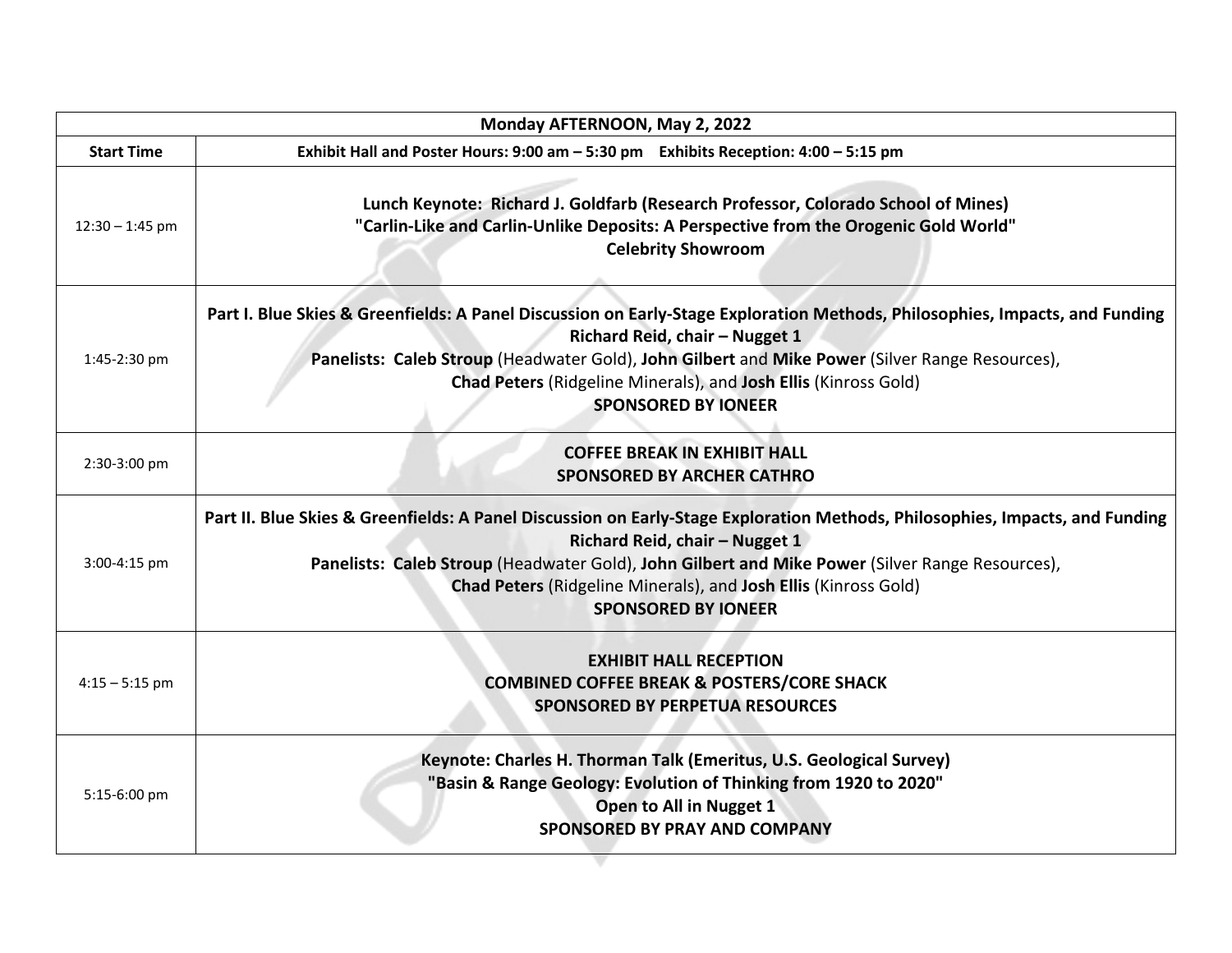| Tuesday MORNING, May 3, 2022                                                                         |                                                                                                                                                                                                                                                   |                                                                                                                                                                               |                                                                                                                                                                                         |
|------------------------------------------------------------------------------------------------------|---------------------------------------------------------------------------------------------------------------------------------------------------------------------------------------------------------------------------------------------------|-------------------------------------------------------------------------------------------------------------------------------------------------------------------------------|-----------------------------------------------------------------------------------------------------------------------------------------------------------------------------------------|
| <b>Start Time</b><br>Exhibit Hall and Poster Hours: $9:00$ am $-5:30$ pm Reception: $4:00 - 5:30$ pm |                                                                                                                                                                                                                                                   |                                                                                                                                                                               |                                                                                                                                                                                         |
| Keynote: Elizabeth L. Miller (Stanford University)                                                   |                                                                                                                                                                                                                                                   |                                                                                                                                                                               |                                                                                                                                                                                         |
| 7:45-8:15 am                                                                                         |                                                                                                                                                                                                                                                   | Mesozoic (and Cenozoic) Tectonic Evolution of the Great Basin                                                                                                                 |                                                                                                                                                                                         |
|                                                                                                      |                                                                                                                                                                                                                                                   | <b>Nugget 1</b>                                                                                                                                                               |                                                                                                                                                                                         |
| 8:20 - 10:00 am                                                                                      | <b>Mesozoic-Cenozoic Tectonism and</b><br><b>Structural Relations Across the</b><br><b>Northern Great Basin: Relationships</b><br>to Gold Mineralization - Part I. Sandra<br>Wyld, David Rhys, Douglas Prihar,<br>Franck Valli, chairs - Nugget 1 | <b>Rumors from the Bush</b><br>Pete Dilles, chair<br><b>Nugget 2</b>                                                                                                          | <b>Best Practices &amp; Innovations in</b><br><b>Geological Modeling &amp; Mineral</b><br><b>Resource Estimation - Part I.</b><br>Doug Reid and Abani Samal, chairs<br><b>Cascade 2</b> |
| 8:20 am                                                                                              | Jurassic Deformation in the Northern<br>Great Basin: An Update on Current<br>Knowledge and Relevance for Localization<br>of Cenozoic Epithermal Deposits<br>Sandra J. Wyld (MapTect LLC)                                                          | Discovery and Geology of the Fourmile<br>Deposit, Cortez District,<br>Eureka County, Nevada<br>Nathan Eck (Barrick Gold Corp.)                                                | Improved Reliability of Resource Estimate<br>Based on Assay Quality Control<br>Lynda Bloom (Analytical Solutions, Ltd.)<br><b>VIRTUAL</b>                                               |
| 8:40 am                                                                                              | The Late Middle Jurassic Elko Orogeny:<br>An Update<br><b>Charles H. Thorman (USGS Emeritus)</b>                                                                                                                                                  | New Discovery at the Old Pony Creek Project,<br>Elko County, Nevada<br>Vance R. Spalding (Contact Gold Corp.)                                                                 | Resourceful Geologist's Toolkit<br>for Domain Characterization<br><b>Maureen Moore-Roth (Maptek)</b>                                                                                    |
| $9:00$ am                                                                                            | Geometry of Cordilleran Contractional<br>Deformation Across the Great Basin at<br>39°N: Insights from Retro-Deformation of<br>a Province-Wide Cross Section<br>Sean P. Long (Washington St. Univ.)                                                | Exploration of High Sulfidation Epithermal<br>Mineralization in a Lithocap Environment at<br>East Camp Douglas, Mineral County, Nevada<br>Barry Devlin (Fortitude Gold Corp.) | Resource Modelling, Data Management,<br>and Collaboration<br>Using the Seequent Solution<br>Peter Oshust (Seequent Ltd.)                                                                |
| $9:20$ am                                                                                            | Reinterpretation of the Structure of the<br>Piñon and Independence Ranges with<br>Implications for the Understanding of Gold<br>Mineralization Structural Controls in the<br>Antler Foreland Basin and Beyond<br>Franck Valli (Newmont Corp.)     | Mercur, Utah - New Exploration in the Oldest<br>Carlin-Type Gold District - David A. Mako<br>(Ensign Minerals Inc.)                                                           | Goldstrike Underground Geologic<br>and Resource Modeling<br>Julian Manuel (Nevada Gold Mines, LLC)                                                                                      |
| $9:40$ am                                                                                            | Probing the Core of the Cordilleran<br>Hinterland Via Integrated Field Studies, NE<br>Nevada: Records of Pulsed Mesozoic<br><b>Contraction and Cenozoic Extension</b><br><b>Andrew Zuza</b><br>(Nevada Bureau of Mines and Geology)               | Exploration and Discovery History of the Cedar<br>Wash Gold Project, Clover Mountains,<br>Lincoln County, Nevada<br>Robert L. Kastelic (McEwen Mining Inc.)                   | The Importance of Geomet<br>in Resource Estimation<br>Karin E. Olson-Hoal (Cornell University)                                                                                          |
| 10:00-10:40 am                                                                                       |                                                                                                                                                                                                                                                   | <b>COFFEE BREAK IN EXHIBIT HALL</b><br><b>SPONSORED BY PERPETUA RESOURCES</b>                                                                                                 |                                                                                                                                                                                         |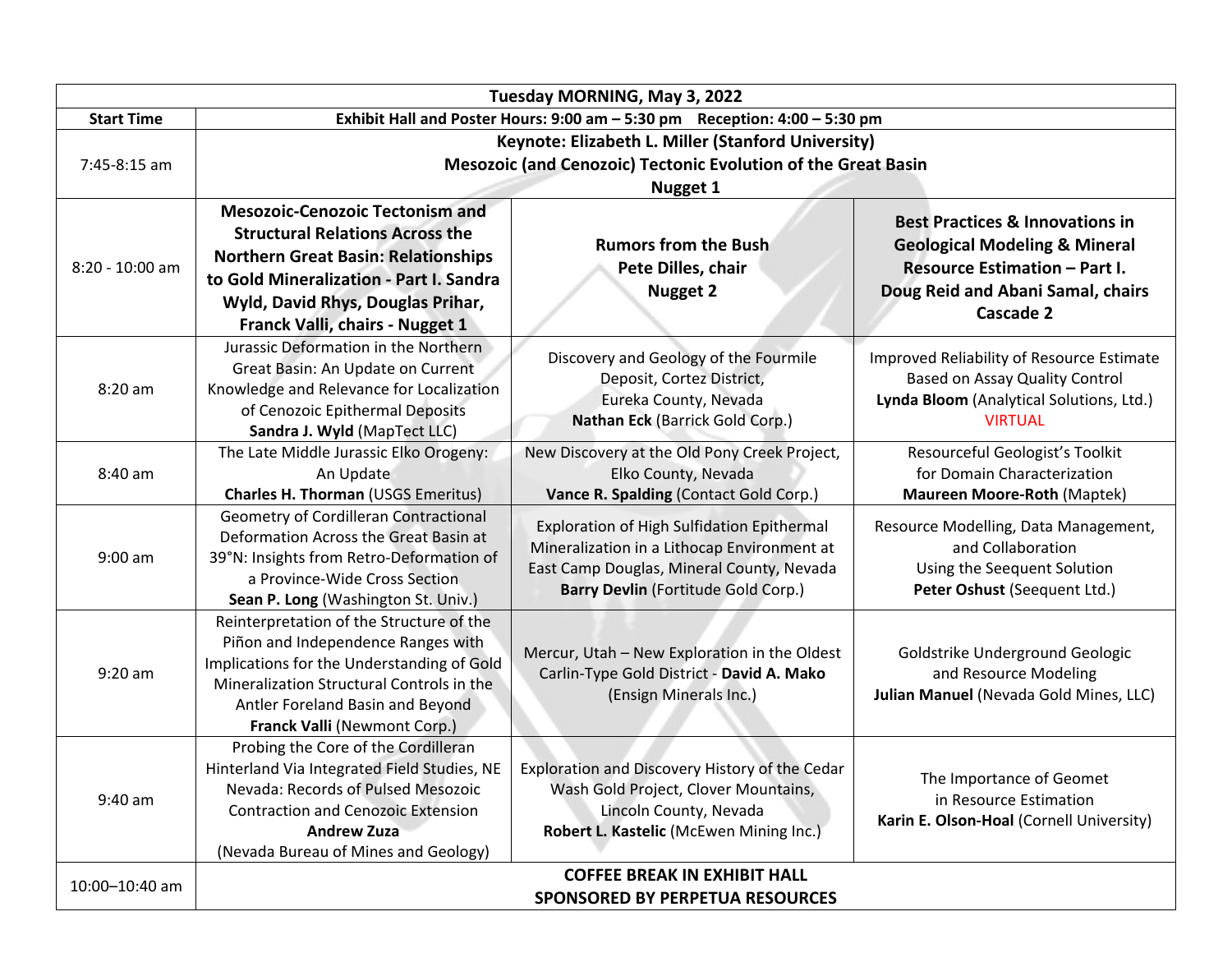| 10:40 am $-$<br>12:40 pm | <b>Mesozoic-Cenozoic Tectonism and</b><br><b>Structural Relations Across the</b><br><b>Northern Great Basin: Relationships</b><br>to Gold Mineralization - Part II. Wyld,<br>Rhys, Prihar, Valli, chairs - Nugget 1                                                                                 | <b>Exploration Geophysics Case Histories -</b><br>Chet Lide and Jim Wright, chairs<br><b>Nugget 2</b>                                                                                      | <b>Far Reaches: Exploration and Ore</b><br>Deposits Beyond the Basin and Range<br>Luke Schranz, chair<br>Cascade 2                                                        |
|--------------------------|-----------------------------------------------------------------------------------------------------------------------------------------------------------------------------------------------------------------------------------------------------------------------------------------------------|--------------------------------------------------------------------------------------------------------------------------------------------------------------------------------------------|---------------------------------------------------------------------------------------------------------------------------------------------------------------------------|
| 10:40 am                 | Late Paleozoic Extensional Collapse of the<br>Antler Highlands - Matt Fithian (SSR<br>Mining, Inc. - Marigold Mining Co.)                                                                                                                                                                           | The Role of Geophysics in Exploration of the<br>Gold Bar District, Cortez Trend, Eureka County,<br>Nevada - Robert L. Kastelic (McEwen Mining)                                             | A New Low Sulphidation Epithermal Gold<br>District in the African Rift Valley of the<br>Republic of Djibouti - David J. Hall (Thani<br><b>Emirates Resource Holdings)</b> |
| 11:00 am                 | Five Years Later: Progressing the Rhys Model<br>of Fold and Fault Geometry on the Carlin Trend<br>Via Integration of Mapping, Sequence<br>Stratigraphy and Lithogeochemistry<br>Gerry A. Griesel (Nevada Gold Mines LLC)                                                                            | Application of Geophysics to Exploration and<br>Discovery in the Silver City Mining District,<br>Owyhee County, Idaho<br>Robert Ellis (EGC Inc.)                                           | Tuvatu Alkaline Au-Cu System, Fiji<br>David R. Tretbar (Consulting Geologist)                                                                                             |
| 11:20 am                 | Palinspastic Restoration of Cenozoic<br>Extensional Deformation in the N. Great Basin:<br>Time-Space Patterns, Perspectives on the<br>Eocene Geologic Architecture, and<br>Implications for Hydrothermal Circulation<br>Carson Richardson (Arizona Geol. Survey;<br>formerly University of Arizona) | The Geophysical Response of the Resolution<br>Copper Deposit, Arizona<br>Donald Hinks (Kennecott Exploration Co.)                                                                          | Panuco Epithermal Vein Discovery,<br>Sinaloa, Mexico<br>Charles Funk, (Vizsla Silver)                                                                                     |
| 11:40 am                 | Structural Evolution and Ore Controls in a<br>Caldera Setting at the Round Mountain<br>Epithermal Deposit - David A. Rhys<br>(Panterra Geoservices)                                                                                                                                                 | The Geophysical Response of the Goldrush-<br>Fourmile Orebody and Implications for Camp-<br>Scale Carlin-Type Deposit Exploration, Cortez<br>District, Nevada - Lee Sampson (Barrick Gold) | The Gold-Bearing Diatreme System at<br>Veladero, Argentina<br>Tommy B. Thompson (Consulting<br>Geologist)                                                                 |
| 12:00 pm                 | Neogene Extension in the Basin and Range<br>of Idaho, Yellowstone-Snake River Plain<br>Magmatism, NE Expansion of Snake River<br>Drainage Basin, and Neogene Ore Deposits<br>Caleb Stroup for Paul Link (Idaho St. Univ.)                                                                           | The Use of Geophysics in the Exploration for<br>Carlin-Type Deposits in the Railroad-Pinion<br>District, Carlin Trend, Nevada<br>Jim Wright (Consultant for Gold Standard<br>Ventures)     | The Ana Paula Gold Deposit,<br>Guerrero Gold Belt, Mexico<br>Craig Gibson (ProDeMin)                                                                                      |
| 12:20 pm.                | <b>Local Transtensional Stress Settings</b><br>Facilitate Hydrothermal Flow in the<br>Shallow Crust Regardless of the Tectonic<br>Regime - Justin B. Milliard (Eminent Gold;<br>formerly CREG-Univ. of Nevada, Reno)                                                                                |                                                                                                                                                                                            | Geology and Mineralization at the Tucano<br>Orogenic Gold Deposits, Guiana Shield,<br>Amapá, Northern Brazil<br><b>Rogerio Alves (Great Panther Mining)</b>               |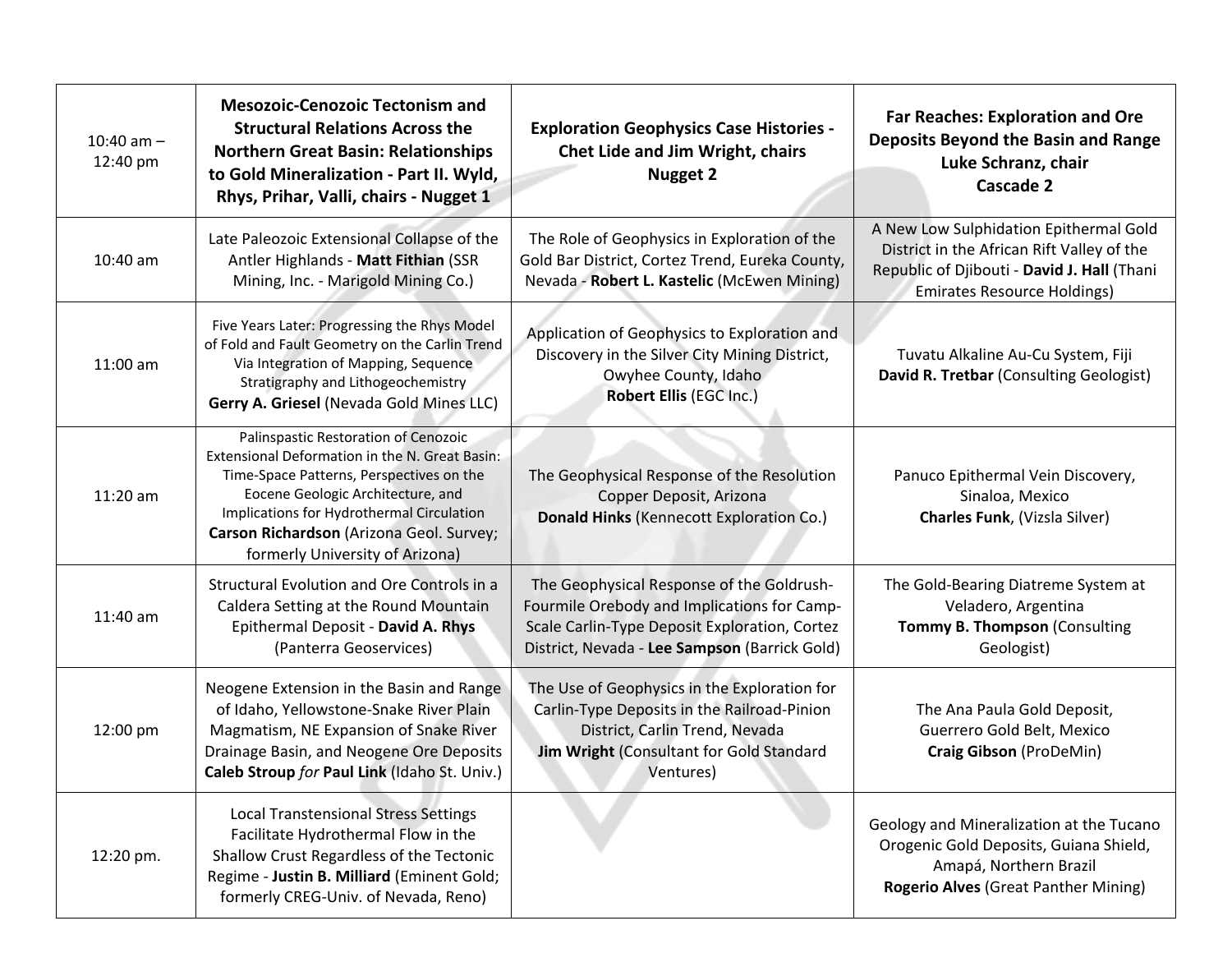| Tuesday AFTERNOON, May 3, 2022 |                                                                                                                                                                                                                                                                                                                                                                                                                          |                                                                                                                                                                                             |                                                                                                                                                                                                                                |
|--------------------------------|--------------------------------------------------------------------------------------------------------------------------------------------------------------------------------------------------------------------------------------------------------------------------------------------------------------------------------------------------------------------------------------------------------------------------|---------------------------------------------------------------------------------------------------------------------------------------------------------------------------------------------|--------------------------------------------------------------------------------------------------------------------------------------------------------------------------------------------------------------------------------|
| <b>Start Time</b>              | Exhibit Hall and Poster Hours: 9:00 am - 5:30 pm Reception: 4:00 - 5:30 pm                                                                                                                                                                                                                                                                                                                                               |                                                                                                                                                                                             |                                                                                                                                                                                                                                |
| $12:40 - 2:00$ pm              | Lunch Keynote: Joe Mazumdar (Editor/Analyst)<br>"Ticking Through the Investment Clock"<br><b>Celebrity Showroom</b><br>SPONSORED BY AMERICAN ASSAY LABORATORIES                                                                                                                                                                                                                                                          |                                                                                                                                                                                             |                                                                                                                                                                                                                                |
| $2:00 - 3:40$ pm               | <b>Best Practices &amp; Innovations in</b><br><b>Strategic &amp; Critical Minerals</b><br><b>Eocene Tectonics, Magmatism, and</b><br><b>Geological Modeling &amp; Mineral</b><br><b>Patty Capistrant and Molly Hunsaker,</b><br><b>Metallogeny: From Squeeze to Ease</b><br>Resource Estimation - Part II.<br><b>Curtis Johnson and Mike Ressel, chairs</b><br>chairs<br><b>Nugget 1</b><br><b>Nugget 2</b><br>Cascade 2 |                                                                                                                                                                                             | Doug Reid and Abani Samal, chairs                                                                                                                                                                                              |
| 2:00 pm                        | Eocene Extension and Basin Development<br>in Northeastern Nevada: Two Examples<br>from Elko County - Andrew S. Canada,<br>(Headwater Gold, formerly Univ. of Idaho)                                                                                                                                                                                                                                                      | All That Glitters is Not (Just) Gold! Critical<br>Minerals in Nevada<br>Lucia Patterson (Nevada Division of Minerals)                                                                       | Application of Geostatistics in Mineral<br>Resource Estimation for Exploration<br>Projects - Abani Samal (GeoGlobal LLC)                                                                                                       |
| $2:20$ pm                      | Association of Rhyolite Dikes and Carlin-<br>type Gold Mineralization at the Cortez<br>Hills Deposit, Nevada, USA<br><b>Christopher D. Henry</b><br>(Nevada Bureau of Mines and Geology)                                                                                                                                                                                                                                 | The Geology and Origin of the Thacker Pass<br>Lithium Deposit, McDermitt Caldera, Nevada<br>Tom Benson (Lithium Americas Corporation)                                                       | <b>Resource Model Peer Review</b><br>Roger Cooper (Newmont Corp.) for<br>Henrique da Silva                                                                                                                                     |
| 2:40 pm                        | Carlin-Type Gold Deposits: Part of the<br>Great Basin's Unique Eocene Metallogeny<br><b>Curtis L. Johnson (Bronco Creek</b><br>Exploration; formerly CREG-University of<br>Nevada, Reno)                                                                                                                                                                                                                                 | The Idaho Cobalt Belt: An Opportunity to<br>Shorten the Supply Chain for Battery Materials<br>Dan Pace (Electra Battery Materials, Corp.)                                                   | The U.S. Securities and Exchange<br>Commission's New Regulation S-K 1300<br><b>Disclosure Requirements for Mining</b><br>Registrants: What Every Minerals Geologist<br>Needs to Know<br>Donald J. Birak (Consulting Geologist) |
| 3:00 pm                        | The Emigrant Pass Volcanic Field: New<br><b>Constraints on Magmatic Models for Carlin</b><br><b>Trend Gold Deposits</b><br>Nansen H. Olson (Oregon State Univ.)                                                                                                                                                                                                                                                          | REE-Bearing Cambrian-Ordovician Episyenites<br>and Carbonatites in Southern and Central New<br>Mexico - Virginia T. McLemore (New Mexico<br><b>Bureau of Geology and Mineral Resources)</b> | Turquoise Ridge Geologic and<br><b>Resource Modeling</b><br>Jonathan Franco (Nevada Gold Mines, LLC)                                                                                                                           |
| $3:20 - 4:00$ pm               |                                                                                                                                                                                                                                                                                                                                                                                                                          | <b>COFFEE BREAK IN EXHIBIT HALL</b><br>$3:20 - 4:00$ PM.<br><b>SPONSORED BY MAJOR DRILLING</b>                                                                                              |                                                                                                                                                                                                                                |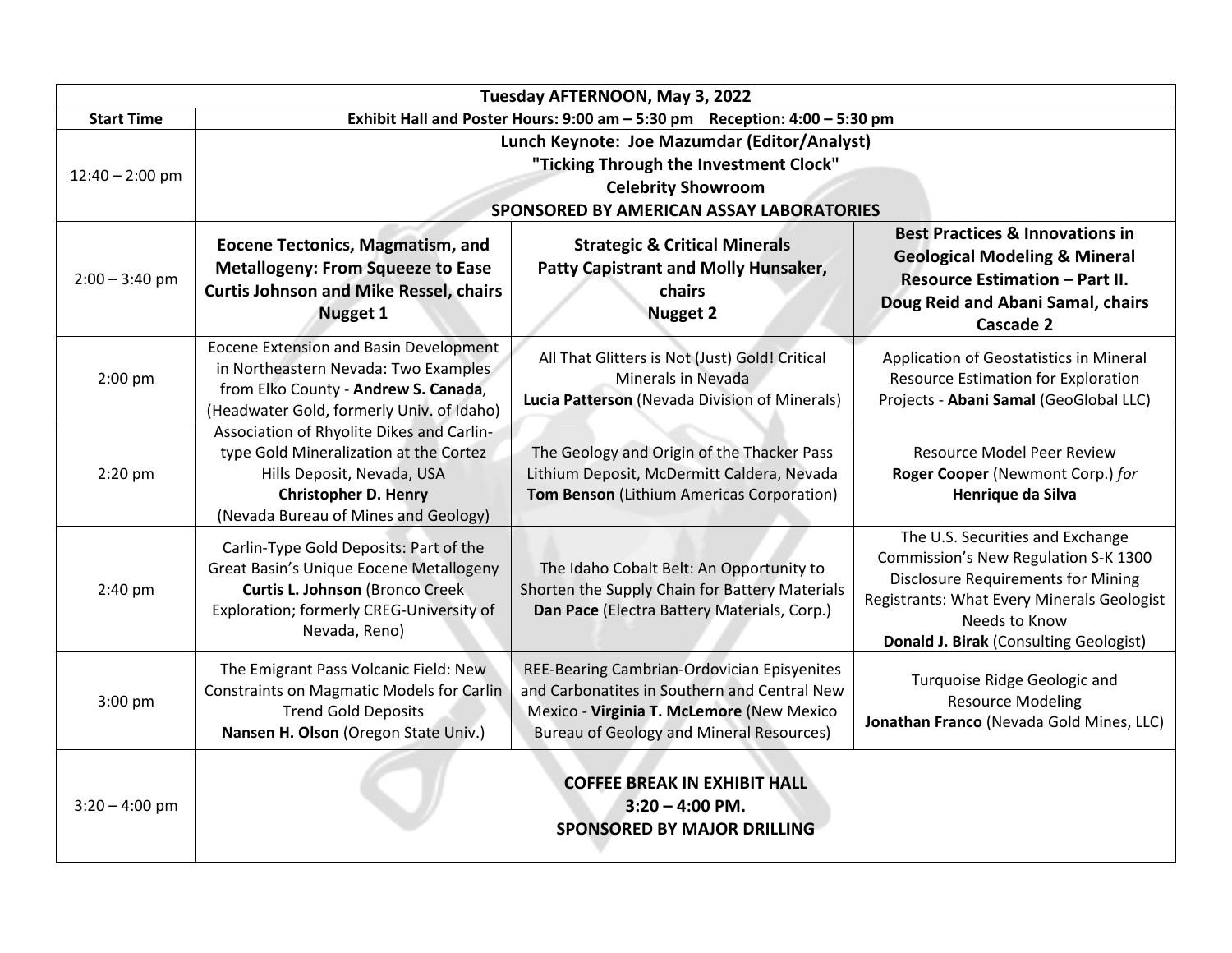| 4:00 pm      | Alteration Footprints, Auriferous Pyrites<br>and Controls on Fluid Flow in the Carlin-<br>Type Gold Deposits of Nevada<br>Shaun L. Barker (MDRU-UBC) VIRTUAL                                                                                               | Zinc Has Always Been Good; Now It's Critical<br>Frank Santaguida (Glencore)                                                                                                                                       |  |
|--------------|------------------------------------------------------------------------------------------------------------------------------------------------------------------------------------------------------------------------------------------------------------|-------------------------------------------------------------------------------------------------------------------------------------------------------------------------------------------------------------------|--|
| 4:20 pm      | Crustal Architecture of the Northern Great<br>Basin and Crustal Recycling in Cenozoic<br>Calderas Revealed by O and Sr Isotopic<br>Analyses: Implications for Ignimbrite Flare-<br>Up Processes and Metallogeny<br>Kathryn E. Watts (US Geological Survey) | Geologic Mapping in the Mountain Pass Earth<br>Mapping Resources Initiative (Earth-MRI)<br>Focus Area, San Bernardino County, California<br><b>Ben Parrish and David Reioux</b><br>(California Geological Survey) |  |
| 4:40 pm      | Mineralization, Alteration and Breccias of<br>the El Nino Au-Ag Deposit, Elko County,<br>Nevada - Rocky Barker (IMDEX; study<br>conducted under Colorado St. Univ.)                                                                                        | Precious and Base Metal Mineralization Within<br>the Lower Stratigraphy of the Stillwater<br>Complex: New Targets Discovered and Old<br><b>Targets Revisited</b><br>Craig S. Bow (Group Ten Metals Inc.)          |  |
| 5:00 pm      | Paragenetic Evolution of the Robertson<br>Deposit: Eocene Intrusion-Related Gold<br>Deposit in the Northern Shoshone Range,<br>Nevada - Neal E. Mankins (CREG-<br>University of Nevada, Reno)                                                              |                                                                                                                                                                                                                   |  |
| 4:00-5:30 pm | <b>EXHIBIT HALL RECEPTION</b><br>4:00-5:30 pm                                                                                                                                                                                                              |                                                                                                                                                                                                                   |  |
|              |                                                                                                                                                                                                                                                            | <b>EMX ROYALTY-RIDGELINE MINERALS NETWORKING MIXER</b>                                                                                                                                                            |  |
| 6:30-9:00 pm |                                                                                                                                                                                                                                                            | Orozko Restaurant, Lower Level, Southeast Corner of the Nugget Casino                                                                                                                                             |  |
|              | <b>ALL ARE INVITED!</b>                                                                                                                                                                                                                                    |                                                                                                                                                                                                                   |  |
|              |                                                                                                                                                                                                                                                            |                                                                                                                                                                                                                   |  |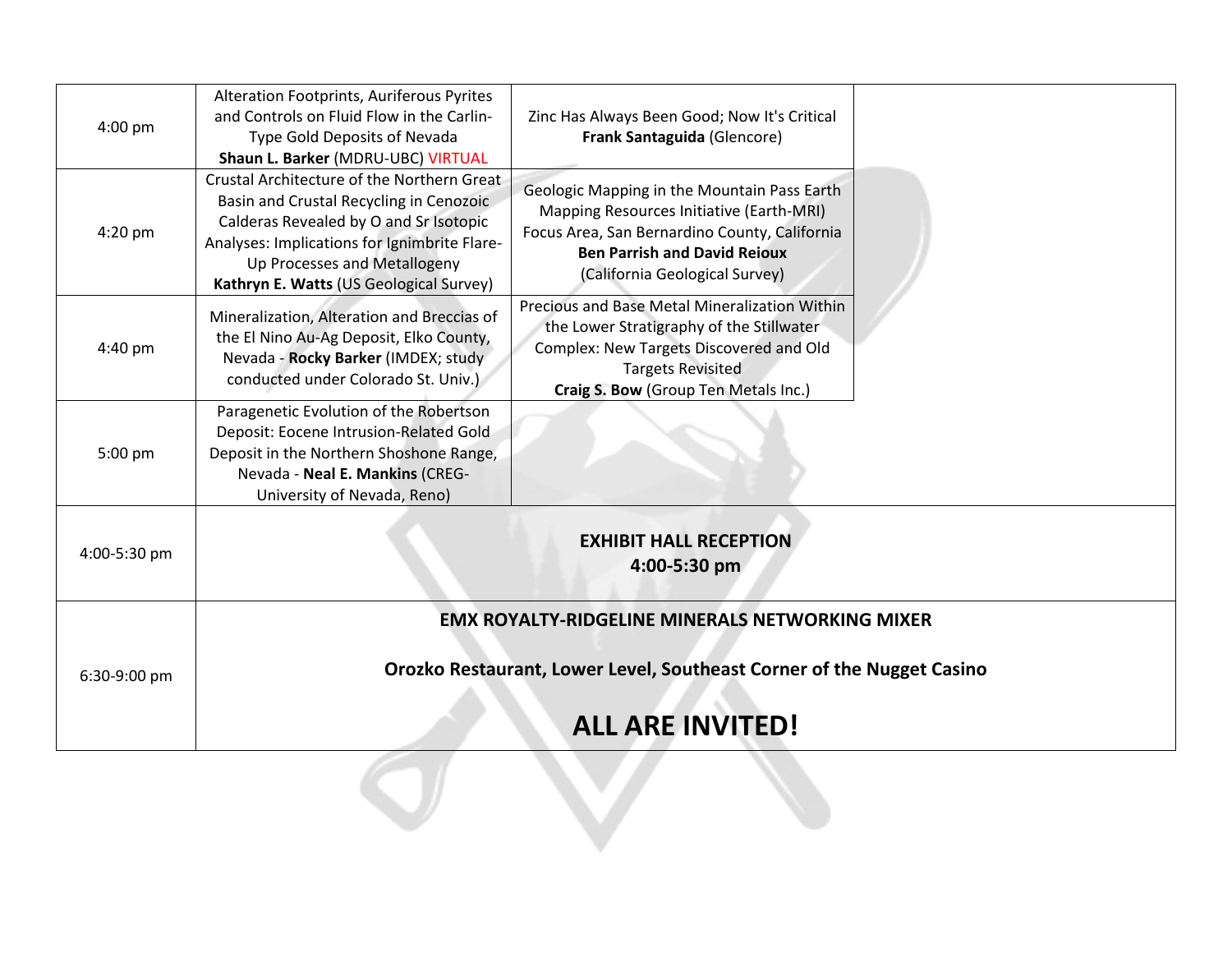| Wednesday MORNING, May 4, 2022 |                                                                                                                                                                                             |                                                                                                                                                                                                                   |                                                                                                                                                                                                                                                                                                                                                                                                                                                                                                                |
|--------------------------------|---------------------------------------------------------------------------------------------------------------------------------------------------------------------------------------------|-------------------------------------------------------------------------------------------------------------------------------------------------------------------------------------------------------------------|----------------------------------------------------------------------------------------------------------------------------------------------------------------------------------------------------------------------------------------------------------------------------------------------------------------------------------------------------------------------------------------------------------------------------------------------------------------------------------------------------------------|
| <b>Start Time</b>              | Exhibit Hall and Poster Hours: 9:00 AM - 4:00 PM                                                                                                                                            |                                                                                                                                                                                                                   |                                                                                                                                                                                                                                                                                                                                                                                                                                                                                                                |
| $7:30 - 8:30$ am               |                                                                                                                                                                                             |                                                                                                                                                                                                                   |                                                                                                                                                                                                                                                                                                                                                                                                                                                                                                                |
| $8:00 - 8:30$ am               | Keynote: John Prochnau: "Geology, The Art of Exploration and Discovery"<br><b>Nugget 2</b>                                                                                                  |                                                                                                                                                                                                                   |                                                                                                                                                                                                                                                                                                                                                                                                                                                                                                                |
| $8:35 - 10:15$ am              | <b>Carlin on the Edge:</b><br><b>Off-Trend Deposits and Concepts -</b><br><b>Marcus Johnston and Mike Ressel,</b><br>chairs<br><b>Nugget 2</b>                                              | <b>Mining and Discovery History</b><br>Charlie Sulfrian, chair<br>Cascade 2                                                                                                                                       | <b>USGS Earth MRI Roundtable -</b><br><b>A Panel Discussion of Critical Minerals</b>                                                                                                                                                                                                                                                                                                                                                                                                                           |
| 8:35 am                        | The Black Pine Gold Oxide Project,<br>Southeastern Idaho: A New Look at a<br>Historic Mining District-<br>Randy Hannink (Liberty Gold Corp.)                                                | Anatomy of a Discovery:<br>Tonopah and Jim Butler<br><b>Kevin Russell (Consulting Geologist)</b>                                                                                                                  | <b>Exploration &amp; Development in the US</b><br>Warren Day (USGS), chair<br>Cascade 1<br>Session will consist of 7 short talks from<br>state geological surveys and USGS followed<br>by a 20-minute round table discussion<br><b>Panelists:</b><br>1. Matthieu Harlaux (Nevada Bureau of<br>Mines and Geology)<br>2. Carson Richardson (Arizona Geological<br>Survey)<br>3. Reed Lewis (Idaho Geological Survey)<br>4. Mark Bultman (US Geological Survey)<br>5. Stephanie Mills (Utah Geological<br>Survey) |
| 8:55 am                        | Sterling/Crown Gold Deposits of the Bare<br>Mountains, Southern Nevada<br>Joey Wilkins (Coeur Explorations, Inc.)                                                                           | Before the Gold: The Early Mining History of<br>the Carlin Trend 1874-1961<br>Dean G. Heitt (Consulting Geologist)                                                                                                |                                                                                                                                                                                                                                                                                                                                                                                                                                                                                                                |
| $9:15$ am                      | New Discoveries in the Old Santa<br>Gertrudis Mining Camp, Sonora Mexico -<br>Perseo Anaya (Agnico-Eagle)                                                                                   | History of the Modern Gold Rush in Nevada<br><b>Richard F. Reid (Consulting Geologist)</b>                                                                                                                        |                                                                                                                                                                                                                                                                                                                                                                                                                                                                                                                |
| $9:35$ am                      | Carlin-Type Au Deposits in "Dian-Qian-<br>Gui" Area, Southwest China: Recent<br><b>Exploration and Key Characteristics -</b><br>Zhuojun Xie (Chinese Academy of<br><b>Sciences) VIRTUAL</b> | Leveraging Historical Data for Exploration in<br>Old Mining Districts: Gold Hill and Occidental-<br>Brunswick Lode, Comstock District, Nevada-<br>Kiersten Briggs (MDA-RESPEC) and<br><b>Greg Crouch (Writer)</b> |                                                                                                                                                                                                                                                                                                                                                                                                                                                                                                                |
| $9:55$ am                      | The Permian Carlin-Type Gold Deposits in<br>Southwest Kyrgyz Republic<br>Douglas J. Kirwin (Consulting Geologist)                                                                           |                                                                                                                                                                                                                   | 6. Jonathan Glen (US Geological Survey)<br>7. Benjamin Parrish (California Geological<br>Survey)                                                                                                                                                                                                                                                                                                                                                                                                               |
| $10:15 - 10:55$ am             |                                                                                                                                                                                             | <b>COFFEE BREAK IN EXHIBIT HALL</b><br><b>SPONSORED BY SSR MARIGOLD</b>                                                                                                                                           |                                                                                                                                                                                                                                                                                                                                                                                                                                                                                                                |

v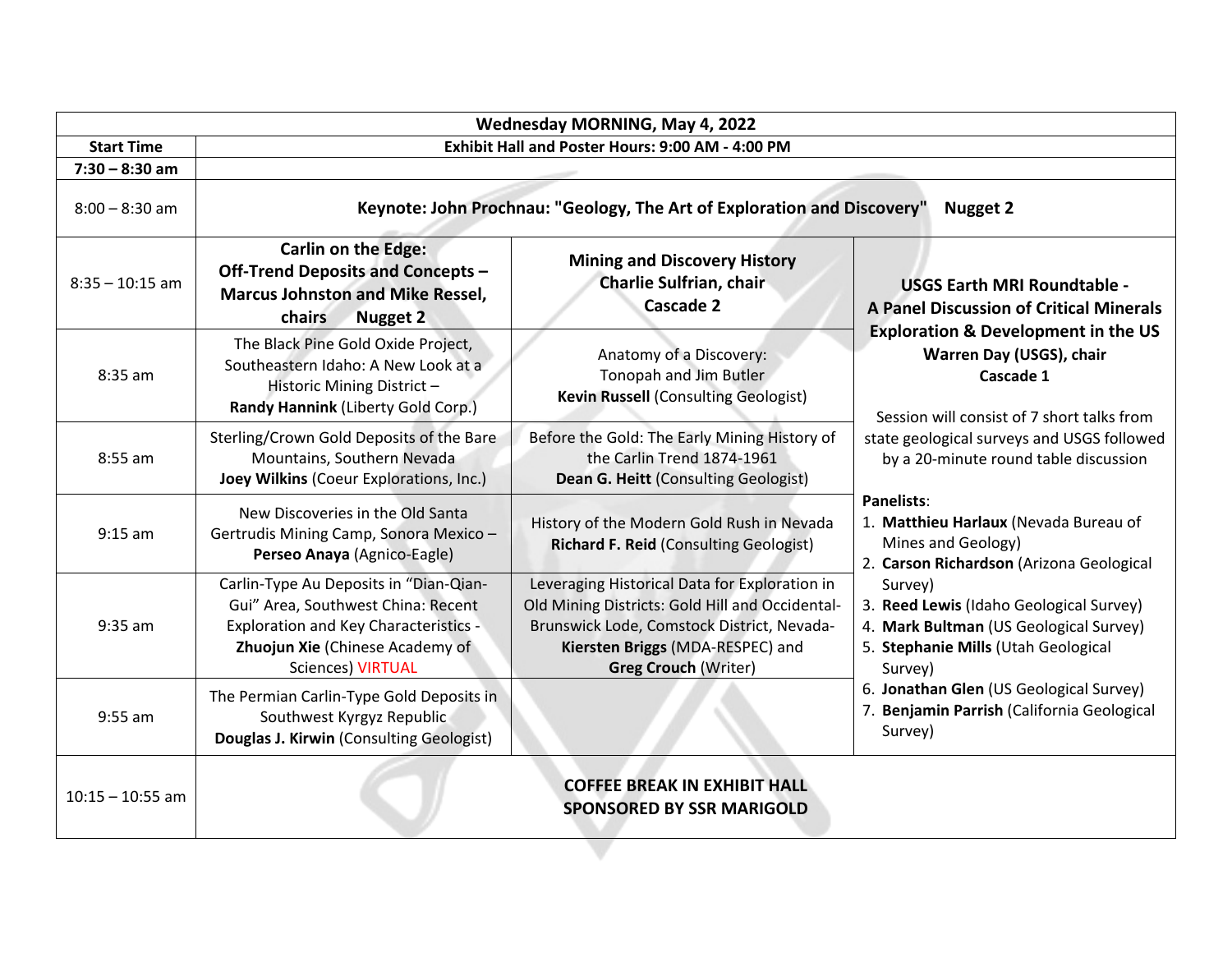| $10:55$ am $- 12:35$<br>pm | <b>Epithermals I. High-Sulfidation</b><br><b>Precious-Metal Deposits: Recent</b><br><b>Global Discoveries and Great Basin</b><br>Analogs, Pete Dilles, chair, Nugget 2                                                                                       | <b>Intrusion-Related Deposits</b><br><b>Hillary Jochens, chair</b><br><b>Cascade 2</b>                                                                                                                                   | <b>Early- &amp; Mid-Stage Exploration</b><br>Elizabeth Zbinden, chair<br>Cascade 1                                                                                                                                                    |
|----------------------------|--------------------------------------------------------------------------------------------------------------------------------------------------------------------------------------------------------------------------------------------------------------|--------------------------------------------------------------------------------------------------------------------------------------------------------------------------------------------------------------------------|---------------------------------------------------------------------------------------------------------------------------------------------------------------------------------------------------------------------------------------|
| 10:55 am                   | The Onto Cu-Au Discovery, Eastern<br>Sumbawa, Indonesia: A Large, Middle<br>Pleistocene Lithocap-Hosted High-<br><b>Sulfidation Covellite-Pyrite Porphyry</b><br>Deposit - David R. Burrows (Vale)                                                           | Majuba Hill Copper Porphyry: Copper<br>Production in Nevada: Now and in the Future<br><b>Buster Hunsaker (Hunsaker Inc.)</b>                                                                                             | Structural-Stratigraphic Controls of a Carlin-<br>type Gold Deposit at Lookout Mountain,<br>Eureka County, Nevada: Insights from<br>Geologic, Geophysical, and Drillhole Data -<br><b>Chris Clinkscales (Synkinematic Consulting)</b> |
| $11:15$ am                 | Formation, Preservation, and Tectonic<br>Modification of High-Sulfidation<br>Epithermal Mineralization in Extensional<br>Settings: Insights from the Mt. Carlton<br>Au-Ag-Cu Deposit, NE Australia<br>Fredrik Sahlström (James Cook Univ.)<br><b>VIRTUAL</b> | Depositing over 1.5 Mt of Cassiterite within<br>1 Ma of Initial Granitic Intrusion: The World-<br>class San Rafael Sn (-Cu) Deposit, Southeastern<br>Peru - Matthieu Harlaux (NBMG-UNR)                                  | Geology and Overprinting Systems in the<br>Eureka Tunnel Area,<br>Eureka District, Nevada<br>Travis Fisher (Golden Lake Exploration)                                                                                                  |
| 11:35 am                   | Discovery and Geology of La Yaqui<br>Grande High-Sulfidation Au-Ag Deposit,<br>Mulatos District, Sonora, Mexico -<br><b>Anthony A. Longo (Spire Exploration)</b>                                                                                             | Willow Cu-Mo Project, Buckskin Range, Douglas<br>County, Nevada: On the Trail of the Fifth<br>Yerington Porphyry Deposit - Paul Anderson<br>(Abacus Mining and Exploration Corp.)                                        | Strategic Metals in the Central Part of the<br>Goodsprings Mining District,<br>Clark County, Nevada<br>Rick Redfern (Soloro Cobalt and Gold)                                                                                          |
| 11:55 am                   | Geologic Setting and Mineralization of<br>the Isabella Pearl Mine, Mineral County<br>Nevada - Barry Devlin for Joy Lester<br>(Fortitude Gold)                                                                                                                | Magmatism, Hypogene, and Supergene<br>Mineralization Characteristics of the Lone Star<br>Porphyry Copper Deposit, Safford District,<br>Arizona - Ralph Stegen (Retired, Freeport<br><b>McMoran Exploration Corp.)</b>    | The Geology of the TLC Lithium Deposit,<br>Tonopah, Nevada - Dave Mough<br>(Consulting Geologist)                                                                                                                                     |
| 12:15 pm                   | Quartz-Alunite Alteration in the Buckskin<br>Range, Yerington District, Nevada - The<br>Origin of Barren Lithocaps Above<br>Porphyry Copper Deposits<br>Michael Sepp (Bronco Creek Exploration,<br>formerly: Oregon State University)                        | Geology and Mineralization of the<br>Undeveloped Cochise Supergene Porphyry<br>Copper Deposit, Warren (Bisbee) Mining<br>District, Cochise County, Arizona - Kyle Lewis<br>(Consulting Geologist, formerly: Univ. of AZ) | Geology and Exploration at the Selena<br>project, Cherry Creek Range, Nevada<br><b>Gabe Aliaga (Ridgeline Minerals)</b>                                                                                                               |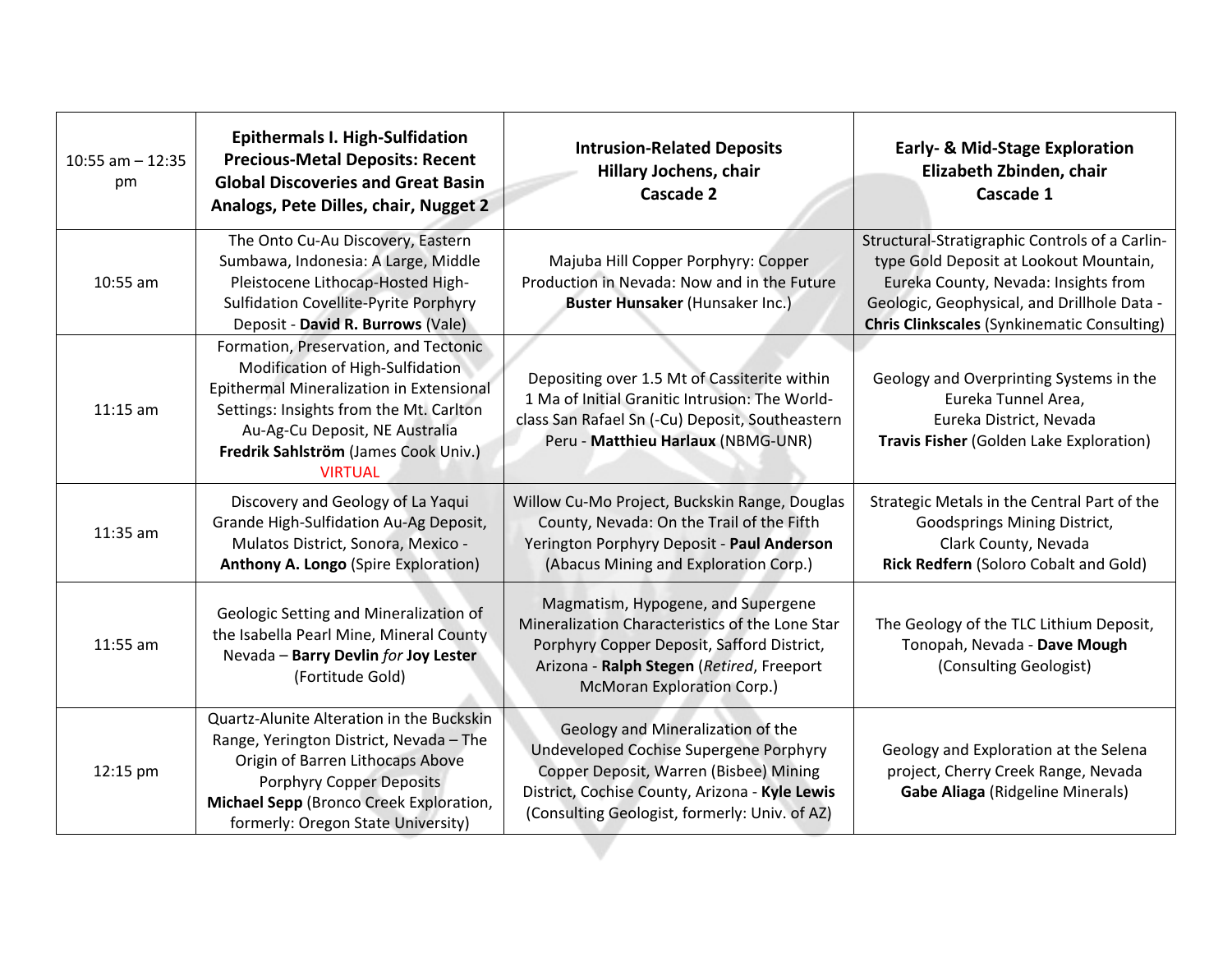| Wednesday AFTERNOON, May 4, 2022 |                                                                                                                                                                                                                                                                                                     |                                                                                                                                                                                            |                                                                                                                                                                                          |
|----------------------------------|-----------------------------------------------------------------------------------------------------------------------------------------------------------------------------------------------------------------------------------------------------------------------------------------------------|--------------------------------------------------------------------------------------------------------------------------------------------------------------------------------------------|------------------------------------------------------------------------------------------------------------------------------------------------------------------------------------------|
| <b>Start Time</b>                | Exhibit Hall and Poster Hours: 9:00 am - 4:00 pm.                                                                                                                                                                                                                                                   |                                                                                                                                                                                            |                                                                                                                                                                                          |
| $12:35 - 2:00$ pm                | Lunch Keynote: Quinton T. Hennigh (Crescat Capital LLC)<br>"Gold in the Pilbara, Western Australia: A Perspective on the Establishment of Earth's Crustal Gold Cycle"<br><b>Celebrity Showroom</b><br><b>SPONSORED BY TIMBERLINE RESOURCES</b>                                                      |                                                                                                                                                                                            |                                                                                                                                                                                          |
| $2:00 - 5:00$ pm                 | <b>New Strategies and Innovations for</b><br><b>Geochemical Crossroads: Time to Look</b><br><b>Epithermals II. Low Sulfidation</b><br>Exploration,<br><b>Deeper and Under Cover</b><br>Odin Christensen, chair-Nugget 2<br>Nancy Wolverson, chair<br>Shea Clark Smith, chair-Cascade 2<br>Cascade 1 |                                                                                                                                                                                            |                                                                                                                                                                                          |
| 2:00 pm                          | Magmatic-Tectonic Settings of Cenozoic<br>Low and Intermediate Sulfidation<br>Epithermal Gold-Silver Deposits of the<br>Great Basin, Western United States<br>David A. John (USGS)                                                                                                                  | Exploration Through Cover: Unearthing the<br>Next Generation of Gold Deposits in the World<br><b>Class Carlin-Type Deposits of Nevada</b><br>Simon J. Griffiths (Third Planet Exploration) | Hyperspectral Core Imaging: Advanced<br>Modern Exploration Techniques at the<br><b>Toiyabe Exploration Project</b><br>David A. Browning (Westward Gold Inc.)                             |
| $2:20$ pm                        | Distal and Peripheral Exploration Guides<br>to Low-Intermediate-Epithermal<br>Sulfidation Vein Deposits Based on<br>Studies of Modern Hydrothermal<br><b>Systems - Stuart F. Simmons</b><br>(Hot Solutions Ltd.) VIRTUAL                                                                            | Exploring Undercover Using 3D Geochemistry:<br>Transitioning from Basin-Scale to Prospect-<br>Scale Au Exploration Using Hydrogeochemistry<br>James Buskard (Nevada Exploration Inc.)      | Towards a New Digital Geologic Map and 3D<br>Model of the United States<br>Joseph P. Colgan (US Geological Survey)<br><b>VIRTUAL</b>                                                     |
| 2:40 pm                          | The Geology of the Castle Mountain Low-<br>Sulfidation Epithermal Gold Deposit, San<br>Bernardino County, California<br>Erik Tharalson (Colorado Sch. of Mines)                                                                                                                                     | Rediscovery of Old Ideas in the<br><b>Comstock District</b><br><b>Brooke Clarkson (SRK Consulting)</b>                                                                                     | Nevada Mineral Resource Database Project<br>and Web Application - Rachel Micander<br>(Nevada Bureau of Mines and Geology) and<br><b>Lucia Patterson</b><br>(Nevada Division of Minerals) |
| $3:00 - 3:40$ pm                 | <b>COFFEE BREAK IN EXHIBIT HALL</b><br>SPONSORED BY SVL ANALYTICAL, INC.                                                                                                                                                                                                                            |                                                                                                                                                                                            |                                                                                                                                                                                          |
|                                  |                                                                                                                                                                                                                                                                                                     |                                                                                                                                                                                            |                                                                                                                                                                                          |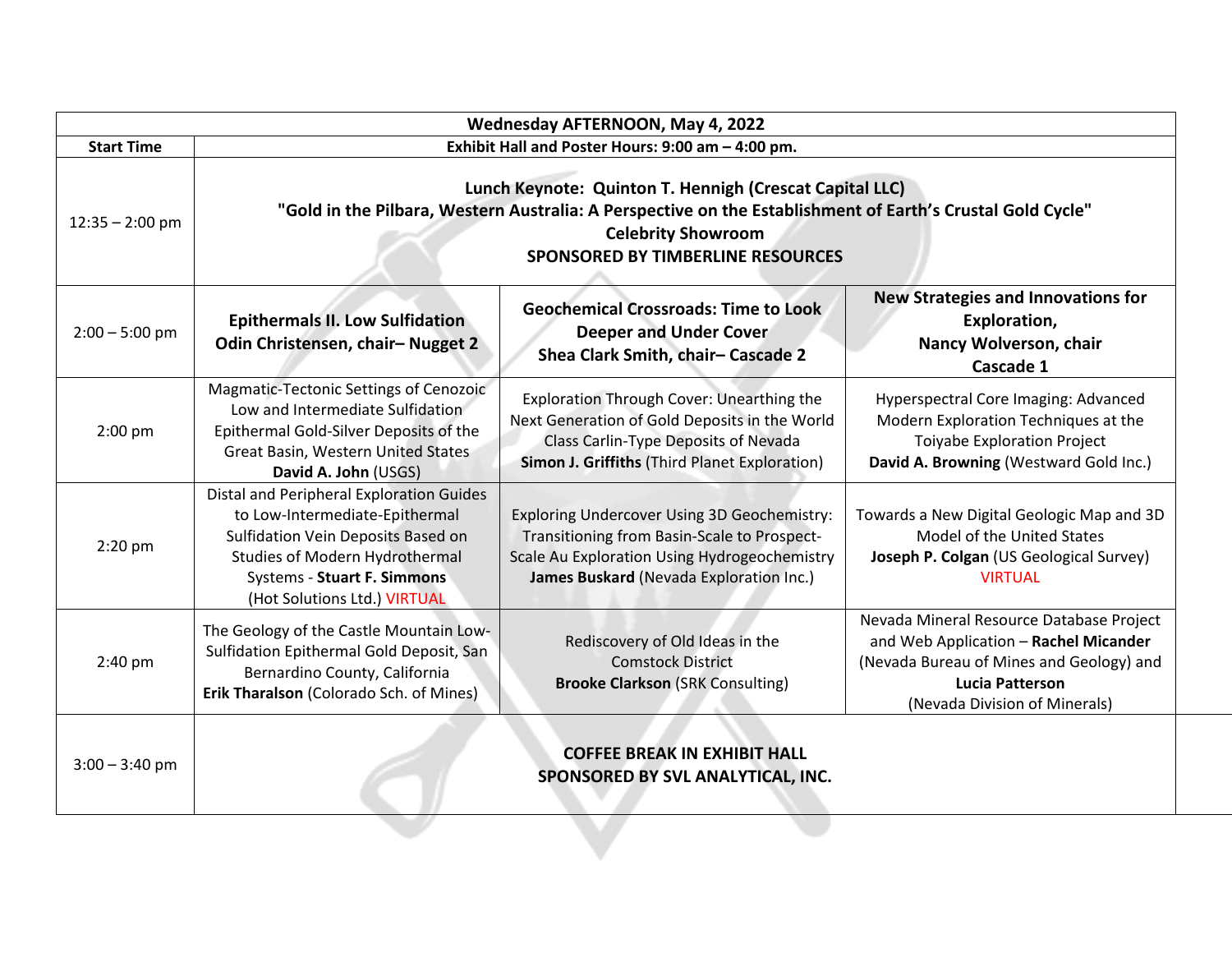| 3:40 pm               | Geologic Setting, Mineralization, and<br>Detailed Underground Mapping of the<br>Fire Creek Low-Sulfidation Epithermal<br>Gold-Silver Deposit, Nevada<br>Luke J. Schranz (Consulting Geologist,<br>formerly CREG-Univ. of Nevada, Reno) | Quantifying the Effect of Field Filtration Versus<br>Laboratory Filtration in Hydrogeochemical<br>Sampling<br>Amanda Stoltze (ALS Global)                                                    | Machine Learning and Big Data, The Future<br>of Exploration Targeting and New Discovery<br><b>Marc-Antoine LaPorte</b><br>(SGS Geological Services)                                                                |
|-----------------------|----------------------------------------------------------------------------------------------------------------------------------------------------------------------------------------------------------------------------------------|----------------------------------------------------------------------------------------------------------------------------------------------------------------------------------------------|--------------------------------------------------------------------------------------------------------------------------------------------------------------------------------------------------------------------|
| $4:00$ pm             | The Road to Discovery at WKP,<br>New Zealand<br><b>Rick Streiff (Consulting Geologist)</b>                                                                                                                                             | Phytogeochemistry: A Bedrock Mapping Tool<br>Shea Clark Smith (MEG, Inc.)                                                                                                                    | A New Induced Polarization and Resistivity<br>Method for Deep Exploration<br>Jonathan Rudd (Dias Geophysical)                                                                                                      |
| 4:20 pm               | Exploration Potential, DeLamar - Silver<br>City District, Idaho: Paleosurface<br>Preservation and Active Analogues<br>Jeffrey W. Hedenquist<br>(Consulting Geologist)                                                                  | Concealed Ore Prospecting at the Shuiyindong<br>Au Deposit in Southwestern Guizhou, China -<br><b>Qinping Tan (Institute of Geochemistry,</b><br><b>Chinese Academy of Sciences) VIRTUAL</b> | <b>Emerging Technology and Processes Utilising</b><br>Deep Magnetotelluric Resistivity Imaging for<br>Regional and Local Exploration, Brownfields,<br>and Mine Planning<br>Rob Gordon (Quantec Geoscience) VIRTUAL |
| 4:40 pm               | Gold Point: A Rediscovered Epithermal<br>Camp in the Walker Lane, Nevada<br>Matt Dumala (GGL Resources Corp.)                                                                                                                          |                                                                                                                                                                                              |                                                                                                                                                                                                                    |
| 5:30 pm to<br>7:30 pm | <b>GSN Foundation - Landshark Lounge</b><br><b>Nugget 1</b><br><b>Sponsored by:</b><br><b>Baroid IDP, Blackrock Silver,</b><br>and Jentech Drilling Supply<br><b>Grand Canyon Raft Trip Raffle Prize Donor: Envirotech Drilling</b>    |                                                                                                                                                                                              |                                                                                                                                                                                                                    |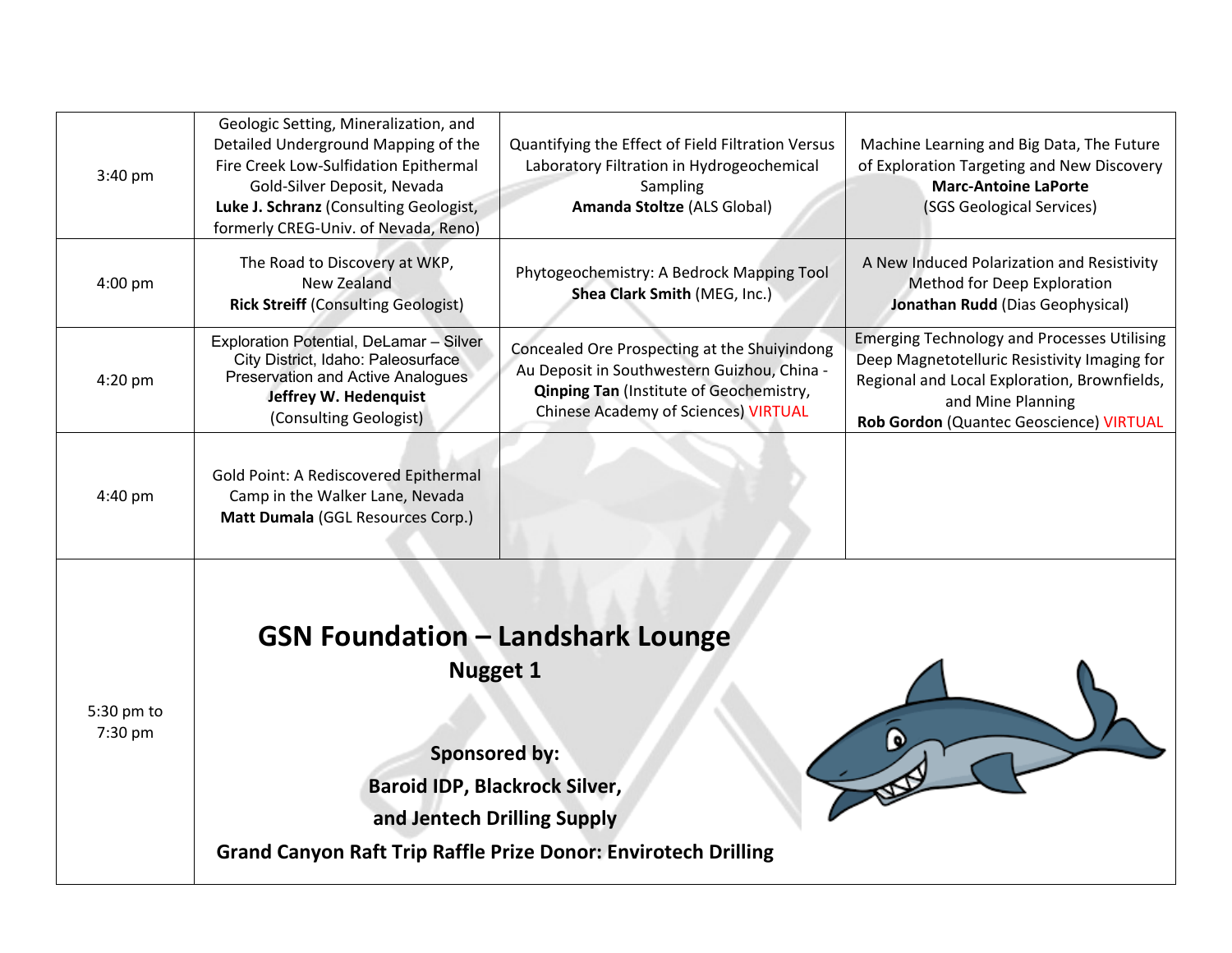| Thursday, May 5, 2022 |                                                                                                                                                                                                                                                                        |                                                                                                                                                                                         |  |
|-----------------------|------------------------------------------------------------------------------------------------------------------------------------------------------------------------------------------------------------------------------------------------------------------------|-----------------------------------------------------------------------------------------------------------------------------------------------------------------------------------------|--|
| <b>Start Time</b>     | Exhibit Hall and Poster Take Down: 8:00 am - 12:00 pm.                                                                                                                                                                                                                 |                                                                                                                                                                                         |  |
| $7:30 - 8:00$ am      | Keynote: John L. Muntean (Nevada Bureau of Mines & Geology)<br>"Exploration for Carlin-Type Deposits in Nevada: Targeting Criteria Using a Mineral System Approach"<br>Nugget 1                                                                                        |                                                                                                                                                                                         |  |
| $8:05 - 10:05$ am     | <b>Carlin-Type &amp; Carlin-Like Deposits,</b><br><b>Advanced Projects: From Drillhole to Blasthole, New Mine</b><br><b>Mike Ressel, chairs</b><br>Development in The Western US -<br><b>Nugget 1</b><br><b>Chad Peters &amp; Mike Harp, chairs</b><br><b>Nugget 2</b> |                                                                                                                                                                                         |  |
| $8:05$ am             | Exploration in the Leeville Corridor, Northern Carlin Trend, Nevada<br>Kendle Fraley (Nevada Gold Mines LLC)                                                                                                                                                           | Recent Exploration at the DeLamar District of Idaho, with Some<br>Thoughts on Volcano-Tectonic Controls on Mineralization<br>E. Max Baker (Integra Resources Corp.)                     |  |
| $8:25$ am             | Carlin-Type Gold Systems (?) in the Land of Enchantment:<br>Southwest New Mexico - John Zimmerman (Consulting Geologist)                                                                                                                                               | The History, Geology and Gold Mineralization at the Goldstrike<br>Deposit, Southwestern Utah: An Unusual, Off-Trend, Carlin-Type<br>Gold Deposit - Pete Shabestari (Liberty Gold Corp.) |  |
| $8:45$ am             | Geology, Mineralogy and Geochemistry of the Chauvai Gold<br>Deposit, Kyrgyzstan: Key Evidence for Carlin-Type Gold<br>Mineralization - Aizat Zhaanbaeva (Chinese Academy of Sciences)<br><b>VIRTUAL</b>                                                                | Reactivating a Historical District: Exploration and Development of<br>the Gold Bar Project, Eureka County, Nevada - Bob Kastelic<br>(McEwen Mining, Inc.)                               |  |
| $9:05$ am             | Sulfide Trace Element and Isotope Compositions as Indicators of<br>Fluid Source Characteristics in Carlin-Type and Carlin-Like Gold<br>Deposits - Anne A. Fulton (Colorado School of Mines)                                                                            | An Update on Redevelopment of a World Class Mining District:<br>Stibnite, Idaho - Christopher Dail (Perpetua Resources)                                                                 |  |
| $9:25$ am             | The Physicochemical Characteristics of Ore Fluids in Carlin-Type Au<br>Deposits Inferred from Ore-Stage Carbonate Veins: An Example<br>from the Nadaleen Trend, Yukon<br>Andrew P. Steiner (MDRU-University of British Columbia)                                       | Beartrack-Arnett Project: Orogenic Gold in Idaho<br>Steven T. Priesmeyer (Revival Gold Inc.)                                                                                            |  |
| $9:45$ am             | The Temporal Relationship Between Magmatism and<br>Hydrothermal Fluid Flow in Sedimentary Rock-Hosted<br>Disseminated Gold Deposits of the Northern Battle Mountain<br>Mining District, Nevada - Dante Huff (EMX Royalty, formerly<br><b>Colorado School of Mines)</b> | Updates to the High-Sulfidation Goldfield District, Esmeralda County,<br>Nevada - Christine Hohl (Gemfield LLC)                                                                         |  |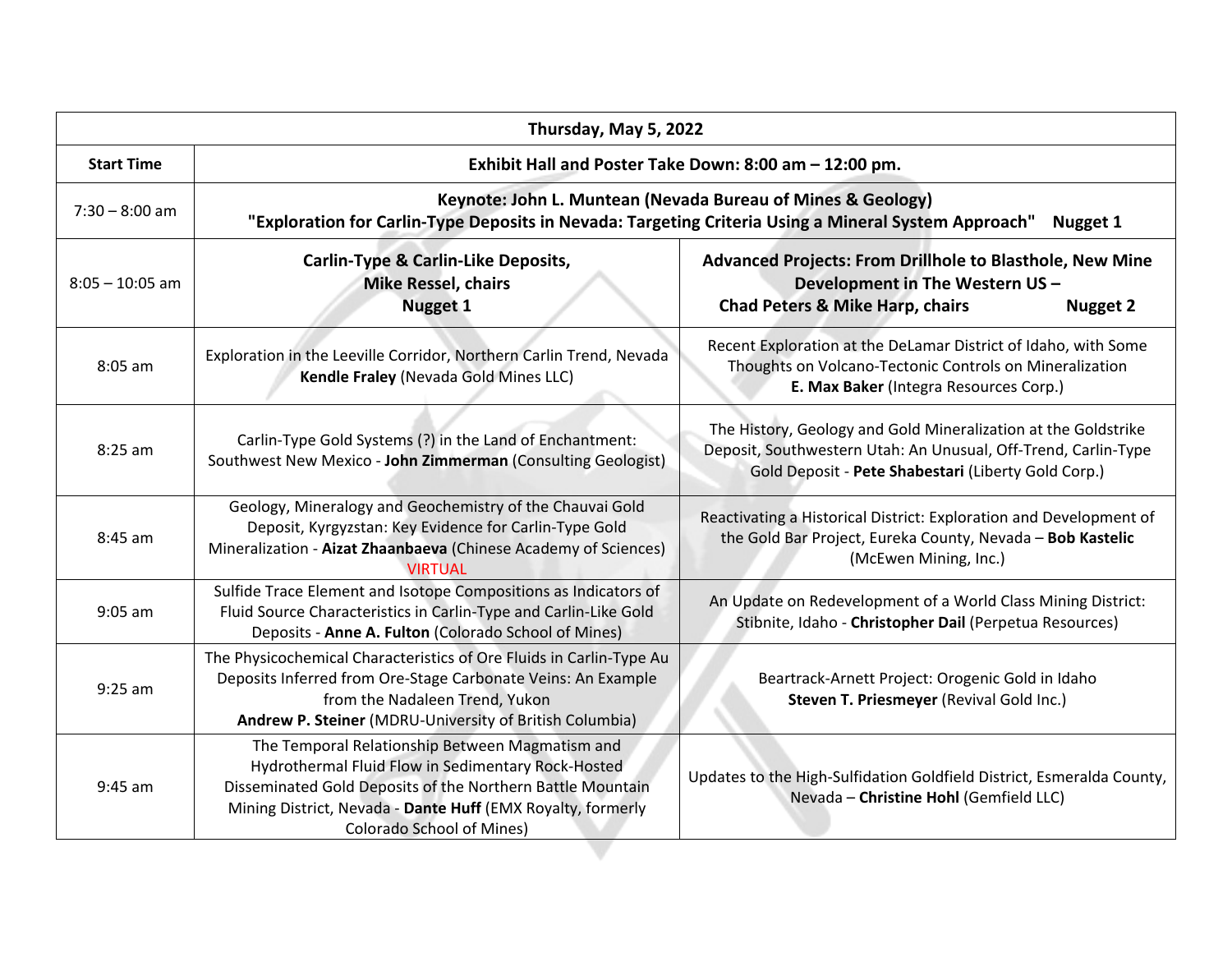| $10:05 - 10:25$ am        | <b>COFFEE BREAK: FOYER BY REGISTRATION</b><br>SPONSORED BY MULETOWN ENTERPRISES/TIPTON TRUCKING                                                                                                                                                                                              |                                                                                                                                                                                                                                                            |  |
|---------------------------|----------------------------------------------------------------------------------------------------------------------------------------------------------------------------------------------------------------------------------------------------------------------------------------------|------------------------------------------------------------------------------------------------------------------------------------------------------------------------------------------------------------------------------------------------------------|--|
| $10:25$ am $-12:05$<br>pm | <b>Mineral Textures as Ore Vectors</b><br><b>Anthony Gesualdo and Mike Ressel, chairs</b><br><b>Nugget 1</b>                                                                                                                                                                                 | <b>Metal Deposits of the Walker Lane:</b><br><b>New Developments in Old Districts</b><br>David John and Peter Vikre, chairs<br><b>Nugget 2</b>                                                                                                             |  |
| 10:25 am                  | Unidirectional Solidification Textures: A Field Review -<br>Douglas J. Kirwin (Consulting Geologist)                                                                                                                                                                                         | Ancestral Cascade Arc Magmatism, Extensional Tectonics, and<br>Miocene Epithermal Silver-Gold Deposits Near Tonopah, Nevada:<br>New Ideas About Old Districts - David John (US Geological Survey)                                                          |  |
| 10:45 am                  | Multiscale Mineral Textures as Exploration Vectors in Carbonate<br>Replacement Deposits - Peter K.M. Megaw (IMDEX, Inc.)                                                                                                                                                                     | Relationships of Magmatic Evolution and Sulfide Saturation to Au-<br>Ag-Te-S Concentrations in High-Grade Deposits at Goldfield and<br>Tonopah, Nevada - Peter Vikre (US Geological Survey)                                                                |  |
| 11:05 am                  | Distribution and Textural Characteristics of Ore Minerals in<br>Bonanza-Type Quartz Veins at the Buckskin National and Fire Creek<br>Deposits, Nevada - Tadsuda Taksavasu (Colorado School of Mines)<br><b>VIRTUAL</b>                                                                       | Post-Subduction Volcanic Rocks and Epithermal Precious Metal<br>Deposits of the Patterson Mining District, Sweetwater Mountains,<br>Mono County, California and Lyon County, Nevada -<br>Carli Balogh (Freeport-McMoran; formerly CREG, Univ. of NV, Reno) |  |
| 11:25 am                  | Origins of Calcite and Quartz Lattice Textures in Epithermal<br>Deposits - Stuart F. Simmons (Hot Solutions Ltd.) VIRTUAL                                                                                                                                                                    | Exploration, Geology, and Alteration of the Silicon Prospect, Bare<br>Mountain District, Nye County, Nevada -<br>Paul Bartos (AngloGold Ashanti)                                                                                                           |  |
| 11:45 am                  | Volcanic Stratigraphy and Varietal Au-Ag-Cu-Hg-S Deposits in the<br>Textural Zoning in Low Sulfidation Epithermal Systems -<br>Monitor-Mogul Mining District, Alpine County, California -<br><b>Rick Streiff (Consulting Geologist)</b><br>Grant McKnight (CREG, University of Nevada, Reno) |                                                                                                                                                                                                                                                            |  |
| 12:30 pm-2:00<br>pm       | APPETIZER STYLE LUNCH AND DRINKS 12:30-2:00 PM.<br>SPONSORED BY RUEN DRILLING, INC. & HOLLAND AND HART LLP.<br><b>Closing Keynote - Moira T. Smith:</b><br>"Exploration in the 21st Century: Navigating the New Paradigm"<br><b>Nugget 1</b><br><b>Student Awards, Steven Weiss (chair)</b>  |                                                                                                                                                                                                                                                            |  |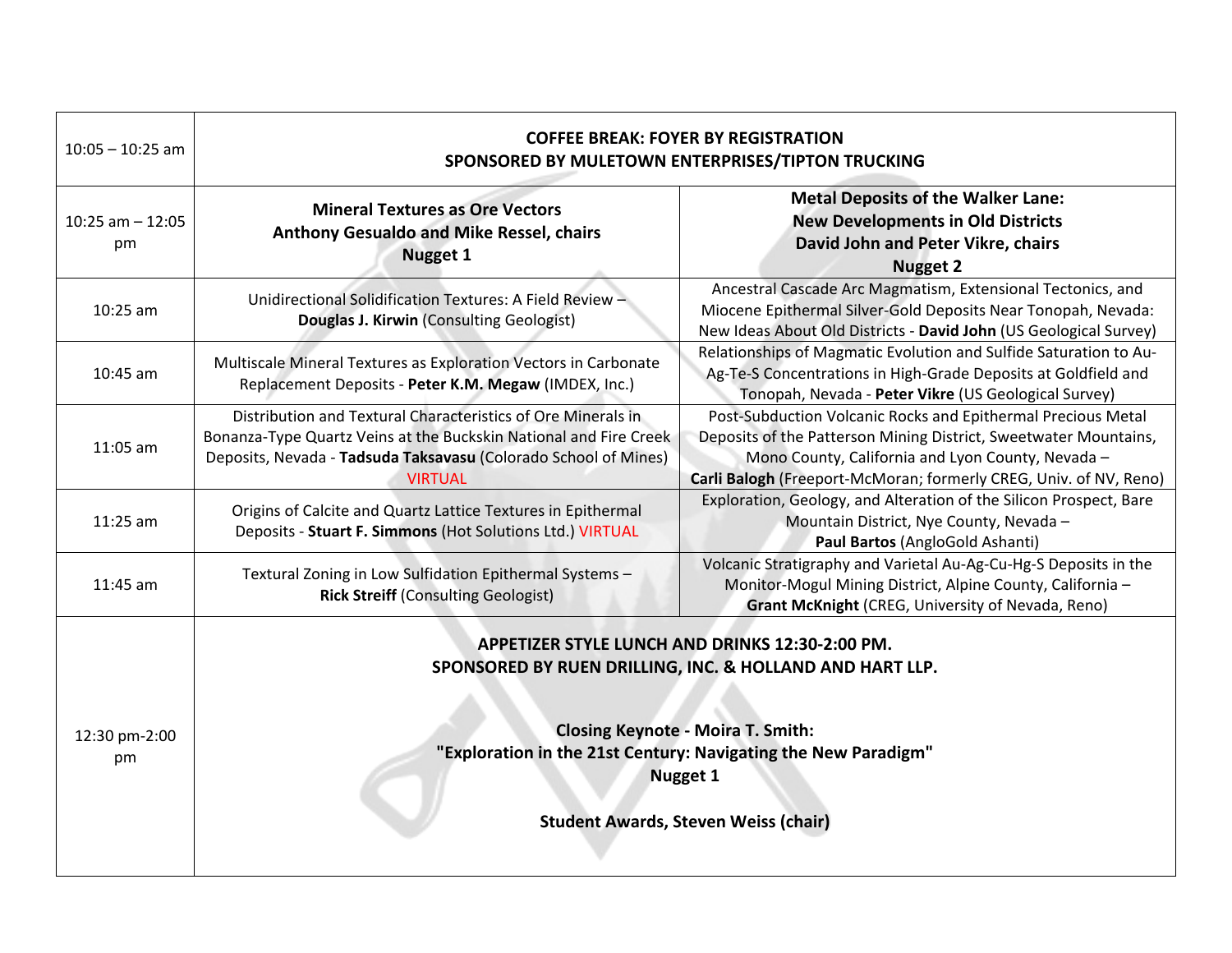| Pre-Meeting Field Trips - April 28 - May 1, 2022                     |                                                                                                                                                                |                                         |                                                                                                                           |                                                                                                                                                                                                                                                                                                                                                                                                                                                                                                                                                                                                                                                                                                                                                                |  |  |  |  |
|----------------------------------------------------------------------|----------------------------------------------------------------------------------------------------------------------------------------------------------------|-----------------------------------------|---------------------------------------------------------------------------------------------------------------------------|----------------------------------------------------------------------------------------------------------------------------------------------------------------------------------------------------------------------------------------------------------------------------------------------------------------------------------------------------------------------------------------------------------------------------------------------------------------------------------------------------------------------------------------------------------------------------------------------------------------------------------------------------------------------------------------------------------------------------------------------------------------|--|--|--|--|
| Trip#                                                                | <b>Title</b>                                                                                                                                                   | Date                                    | <b>Stops</b>                                                                                                              | <b>Description</b>                                                                                                                                                                                                                                                                                                                                                                                                                                                                                                                                                                                                                                                                                                                                             |  |  |  |  |
| 1<br><b>Moved</b><br>to Post<br><b>Meeting</b>                       | <b>Epithermal Deposits of</b><br><b>Northern Nevada and</b><br>Southwest Idaho                                                                                 | Moved to Post Meeting                   |                                                                                                                           |                                                                                                                                                                                                                                                                                                                                                                                                                                                                                                                                                                                                                                                                                                                                                                |  |  |  |  |
| $\overline{\mathbf{3}}$<br><b>Moved</b><br>to Post<br><b>Meeting</b> | <b>The Famous Comstock</b><br><b>Gold and Silver District</b>                                                                                                  | Moved to Post Meeting                   |                                                                                                                           |                                                                                                                                                                                                                                                                                                                                                                                                                                                                                                                                                                                                                                                                                                                                                                |  |  |  |  |
| 4                                                                    | <b>Seismic Hazards &amp;</b><br><b>Evolving Landscapes,</b><br><b>Reno-Carson-Tahoe Area</b><br><b>Leader: Rich Koehler</b>                                    | 1 day - May 1st, leave<br>AM (NO MOTEL) | Petersen Mountain Fault<br>along Red Rock Road<br>Warm Springs Valley Fault<br>in the Southern Honey Lake<br><b>Basin</b> | This field trip will focus on research on the relative activity of<br>earthquake faults in the northern Walker Lane, near Reno, Nevada.<br>The northern Walker Lane accommodates ~7 mm/yr of right-lateral<br>shear and contains numerous active faults capable of producing large<br>earthquakes. Several recent paleoseismic studies have been<br>completed in this area and have included mapping of Quaternary<br>deposits and fault scarps, subsurface trenching, and geochronologic<br>analyses on faulted deposits. We will visit several of the paleoseismic<br>sites and discuss the geomorphic expression of active fault traces, the<br>number and timing of paleo-earthquakes, and implications to seismic<br>hazards assessment in the Reno area. |  |  |  |  |
| 5                                                                    | Field Trip 5: (April 28-May<br>1st - 4 Days) Epithermal<br><b>Deposits of the Walker</b><br>Lane, Nevada<br><b>Leaders: Elliott Crist, Joe</b><br><b>Kizis</b> | 3.5 days (April 28 -<br>May $1st$       | Sterling, Crown area (Daisy,<br>Secret Pass, SNA),<br>Motherlode, Silicon, N.<br>Bullfrog, Isabella-Pearl                 | Exploration in the central portion of the Walker Lane has been hot in<br>recent years. This field trip will examine the relationships between<br>low-sulfidation, high-sulfidation, and sediment-hosted disseminated<br>gold/silver deposits. Detachment tectonics will add some spice to this<br>fascinating brew of deposits.                                                                                                                                                                                                                                                                                                                                                                                                                                |  |  |  |  |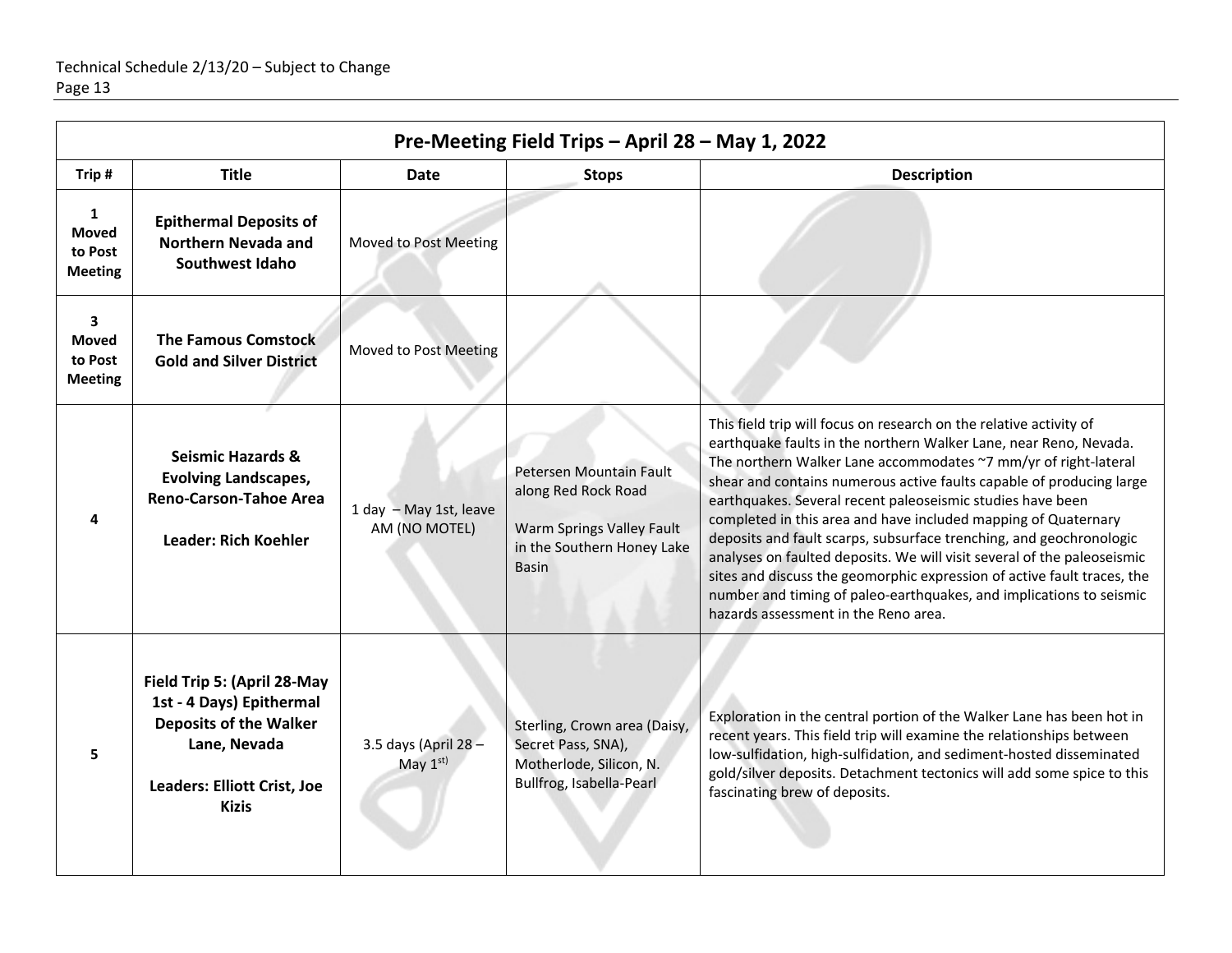| Post-Meeting Field Trips - May 5-8, 2022 |                                                                                                                                                   |                                            |                                                                                                                                 |                                                                                                                                                                                                                                                                                                                                                                                                                                                                                                                                                                                                                                                                                                                                                                                                                                                                                                                                                                                                 |  |  |  |
|------------------------------------------|---------------------------------------------------------------------------------------------------------------------------------------------------|--------------------------------------------|---------------------------------------------------------------------------------------------------------------------------------|-------------------------------------------------------------------------------------------------------------------------------------------------------------------------------------------------------------------------------------------------------------------------------------------------------------------------------------------------------------------------------------------------------------------------------------------------------------------------------------------------------------------------------------------------------------------------------------------------------------------------------------------------------------------------------------------------------------------------------------------------------------------------------------------------------------------------------------------------------------------------------------------------------------------------------------------------------------------------------------------------|--|--|--|
| Trip#                                    | <b>Title and Trip Leaders</b>                                                                                                                     | <b>Date</b>                                | <b>Stops</b>                                                                                                                    | <b>Description</b>                                                                                                                                                                                                                                                                                                                                                                                                                                                                                                                                                                                                                                                                                                                                                                                                                                                                                                                                                                              |  |  |  |
| 1                                        | <b>Epithermal Deposits of</b><br><b>Northern Nevada &amp;</b><br>Southwestern Idaho.<br>Leaders: Justin Milliard,<br>Luke Schranz, Rob<br>Selwood | $3.5$ days - May 5-8th                     | DeLamar (Idaho), Sandman,<br>Goldbanks, Brady's Hot<br>Spring                                                                   | This field trip will examine several epithermal precious-metal deposits located<br>along mid-Miocene rifts in northern Nevada and southwestern Idaho. The focus of<br>the trip will be on deposit characteristics, hot rocks, genesis and exploration<br>criteria, including the subtle expressions of the upper portions of bonanza ore<br>shoots. Overviews of mid-Tertiary geology and controls on deposit formation will<br>be discussed at visits to DeLamar, Sandman and Goldbanks, and complimented by<br>evening talks on Katey, Fire Creek and the Northern Nevada Rift. Additionally, the<br>field trip will look at late Tertiary faulting and geothermal activity, and its<br>relationship to understanding epithermal systems by examining the geologic setting<br>at Rye Patch and Bradys. This trip is designed for experienced geologist, mining<br>engineers, and other seeking to learn about gold-silver deposits associated<br>extensional tectonics and volcanic activity. |  |  |  |
| 3                                        | <b>The Famous Comstock</b><br><b>Gold and Silver District</b><br>Leader:<br><b>Don Hudson</b>                                                     | 1 day - May $6th$<br>(NO MOTEL)            | Virginia City Epithermal<br><b>District</b>                                                                                     | This one-day trip will explore the complex geologic setting of one of<br>the richest epithermal districts in the U.S. The trip will consider the<br>characteristics of several superimposed hydrothermal systems in the<br>Virginia City area near Reno.                                                                                                                                                                                                                                                                                                                                                                                                                                                                                                                                                                                                                                                                                                                                        |  |  |  |
| 5-Moved<br>to Pre<br><b>Meeting</b>      | <b>Epithermal Deposits of the</b><br><b>Walker Lane, Nevada</b>                                                                                   | Moved to Pre-Meeting<br><b>Field Trips</b> |                                                                                                                                 |                                                                                                                                                                                                                                                                                                                                                                                                                                                                                                                                                                                                                                                                                                                                                                                                                                                                                                                                                                                                 |  |  |  |
| 6                                        | <b>Carlin and Associated Gold</b><br><b>Deposits of Northern</b><br><b>Nevada</b><br><b>Leaders: Dave Rhys, Allie</b><br>Ingels, Franck Valli     | 3.5 days - May 5-8th                       | Twin Creeks, Turquoise<br>Ridge, i80 Gold's core shed-<br>Marigold surface, Carlin<br>Trend surface tour & drill<br>core review | Visiting some of the largest classic Carlin districts and distal-<br>disseminated style gold deposits, this trip will provide a view of the<br>geology, mineralization styles, and structural controls on the giant,<br>Eocene age, world-class sediment-hosted mineralizing systems of the<br>northern Great Basin.                                                                                                                                                                                                                                                                                                                                                                                                                                                                                                                                                                                                                                                                            |  |  |  |
|                                          |                                                                                                                                                   |                                            |                                                                                                                                 |                                                                                                                                                                                                                                                                                                                                                                                                                                                                                                                                                                                                                                                                                                                                                                                                                                                                                                                                                                                                 |  |  |  |